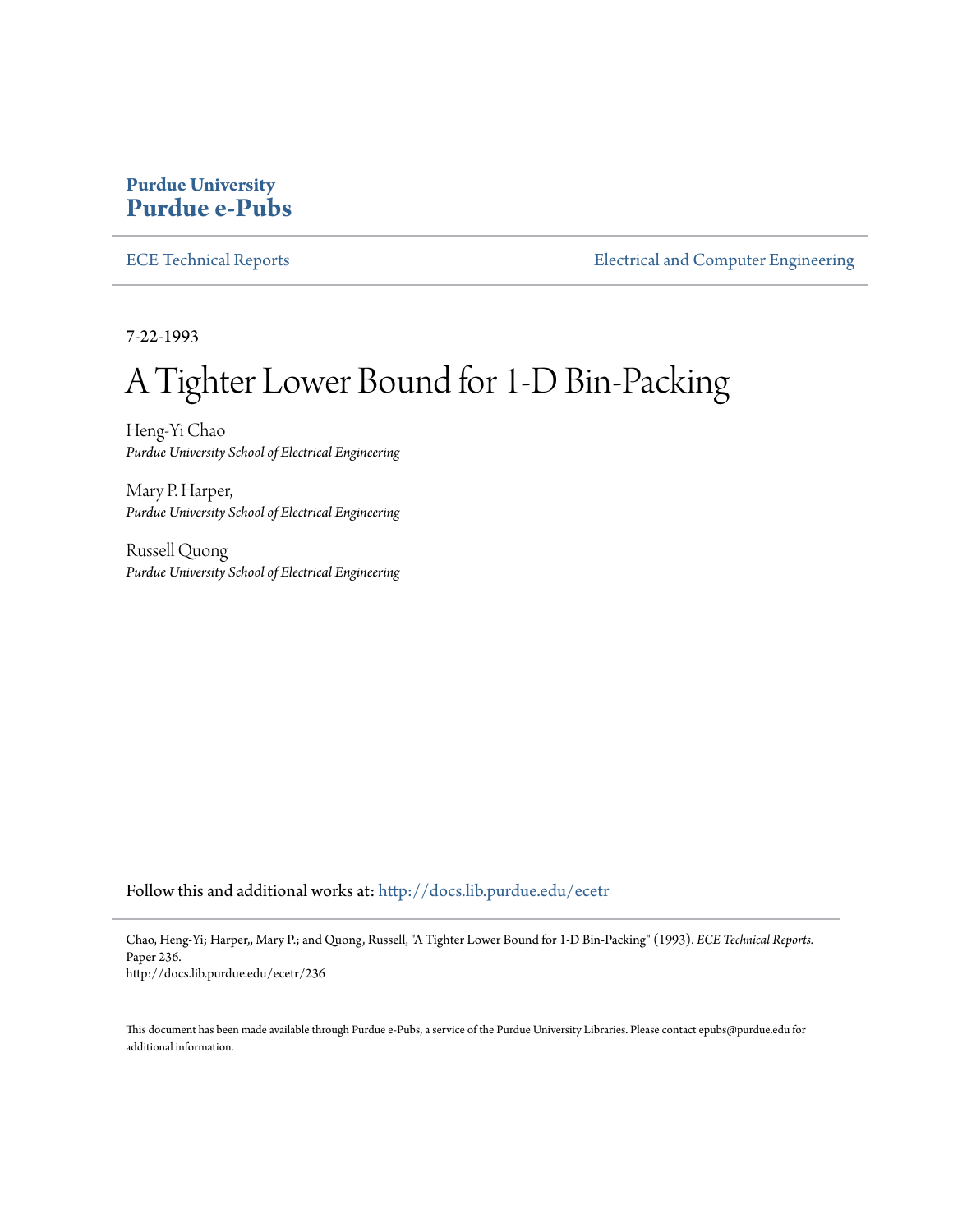## **A** TIGHTER LOWER BOUND FOR 1-D BIN-PACKING

HENG-YI CHAO MARY P. HARPER RUSSELL QUONG

TR-EE 93-27 JULY 1993



SCHOOL OF ELECTRICAL ENGINEERING PURDUE UNIVERSITY<br>WEST LAFAYETTE, INDIANA 47907-1285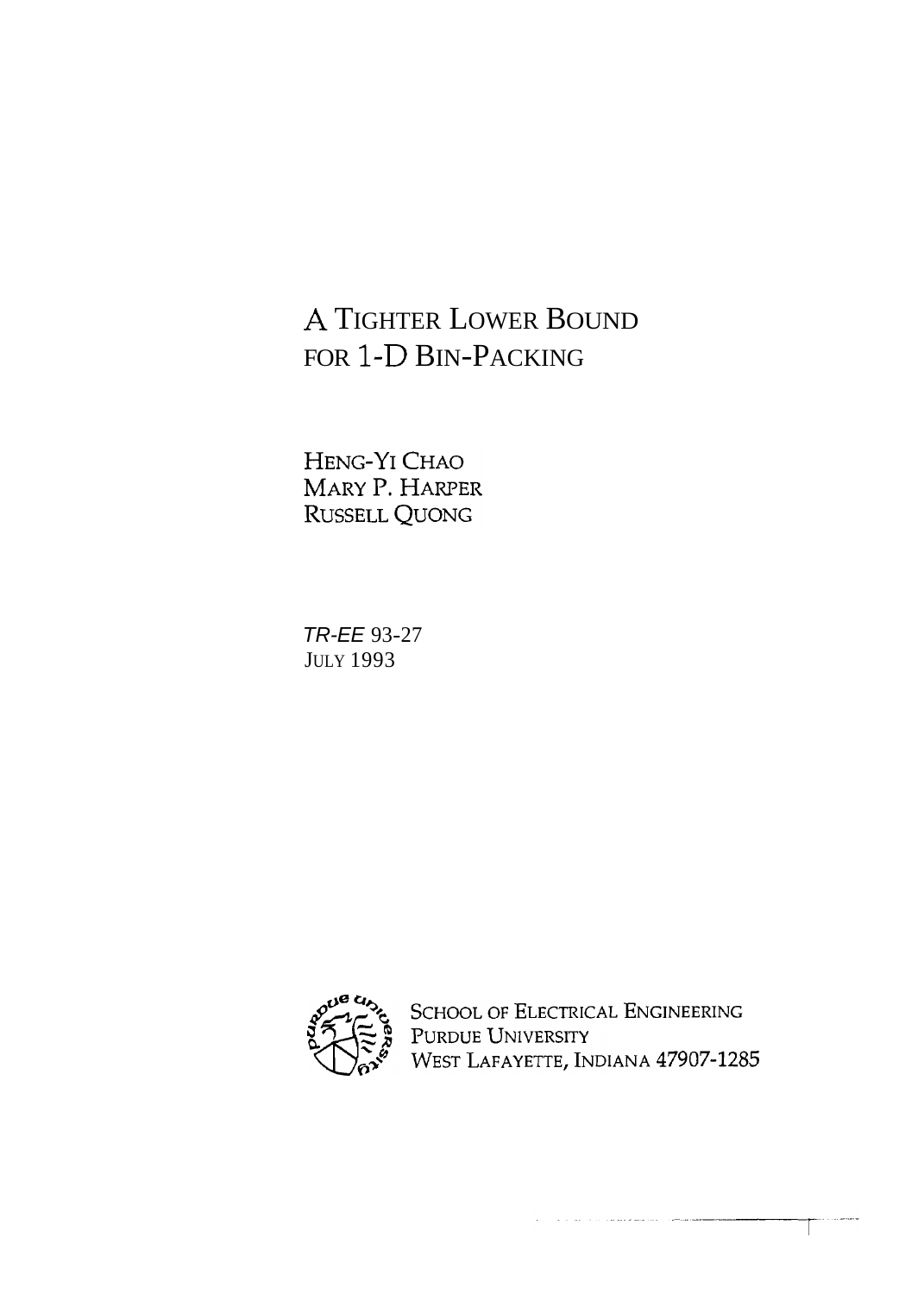## A Tighter Lower Bound for 1-D Bin-Packing

Heng-Yi Chao, Mary P. Harper, and Russell Quong School of Electrical Engineering Purdue University West Lafayette, IN 47907-1285 hengyi@ecn.purdue.edu harper@ecn.purdue.edu quong8ecn.purdue.edu

July 22, 1993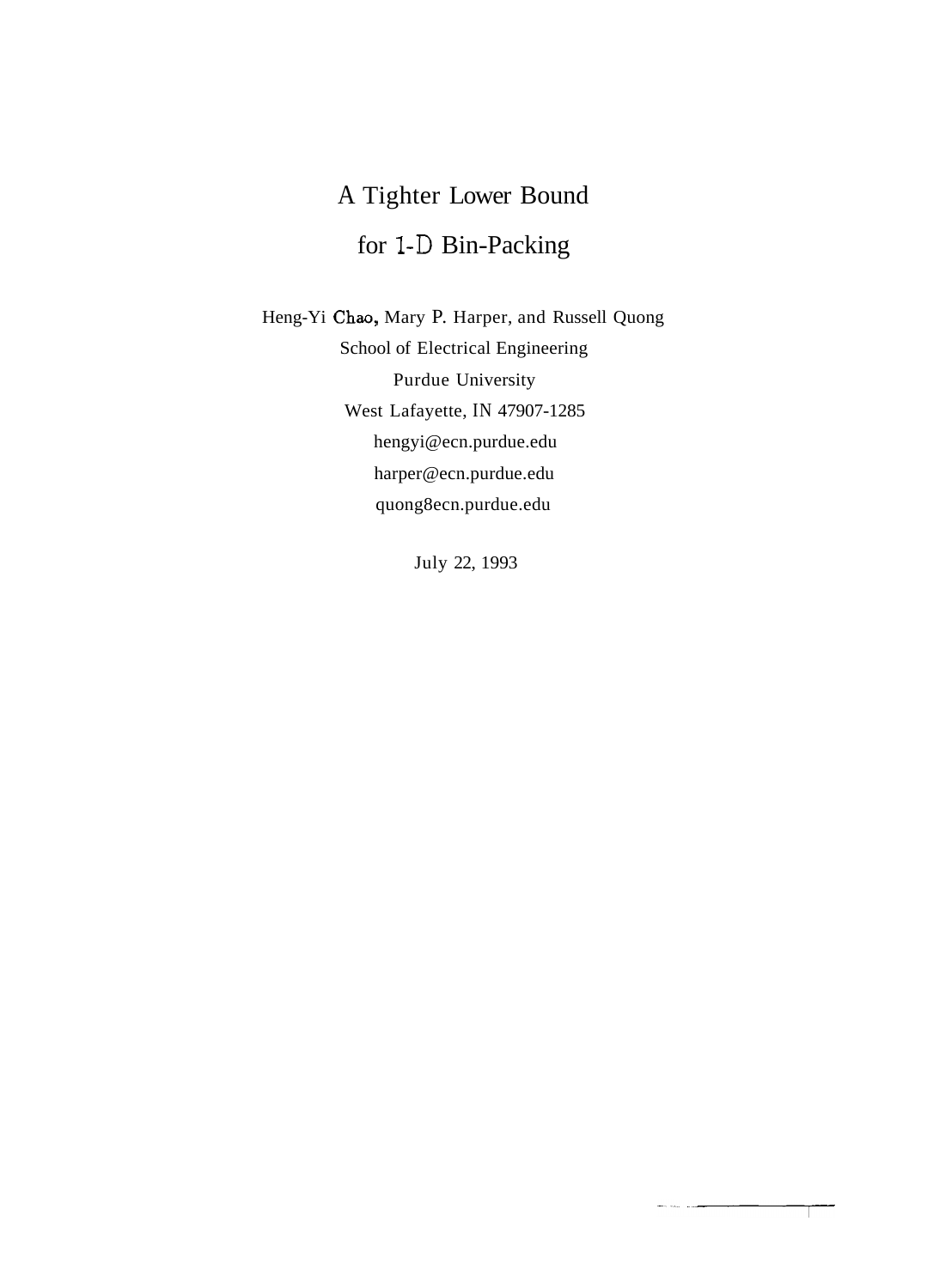#### Abstract

For NP-complete problems, it may not be possible to find an optimal solution in polynomial time. However, efficient approximation algorithms for many NP-complete problems do exist. A good approach is to find tighter upper and lower bounds on the optimal solutions. As the gap between these two bounds approaches zero, optimality is reached. For minimization problems, any feasible solution serves as an upper bound. In general, researchers attempt to find heuristic algorithms to narrow the gap by decreasing the upper bound. Another approach is to narrow the gap by increasing the lower bound. To determine a good lower bound on a problem requires careful examination of the problem's characteristics.

In this paper, we present an efficient algorithm for calculating a lower bound on the number of bins needed in a bin-packing problem. It is obvious that the sum of the sizes of all objects is a lower bound. In addition to this, we consider objects that cannot share their bins with other objects. We consider a subproblem class which contains only objects whose sizes are greater than  $\frac{L}{4}$ , where L is the size of a bin, given the harmonic partition. An  $O(n \log n)$  algorithm finds a lower bound for the subproblem, which in turn is a lower bound for the original problem. Notably, our approach also leads to a polynomial time algorithm for finding optimal solutions of some special cases of bin-packing.

Simulation data show that our lower bound provides an estimate of the optimal number of bins required which is equal to or better than the sum. The approximate error rate is normally less than 1% if our bound is used. The improvement can be as high as 79% when compared to the sum.

Key words: Heuristic Performance Ratio, Bin-Packing, Lower Bound, Best-Fit Decreasing, Harmonic Partition, Perfect-k-Way Merge, Matching.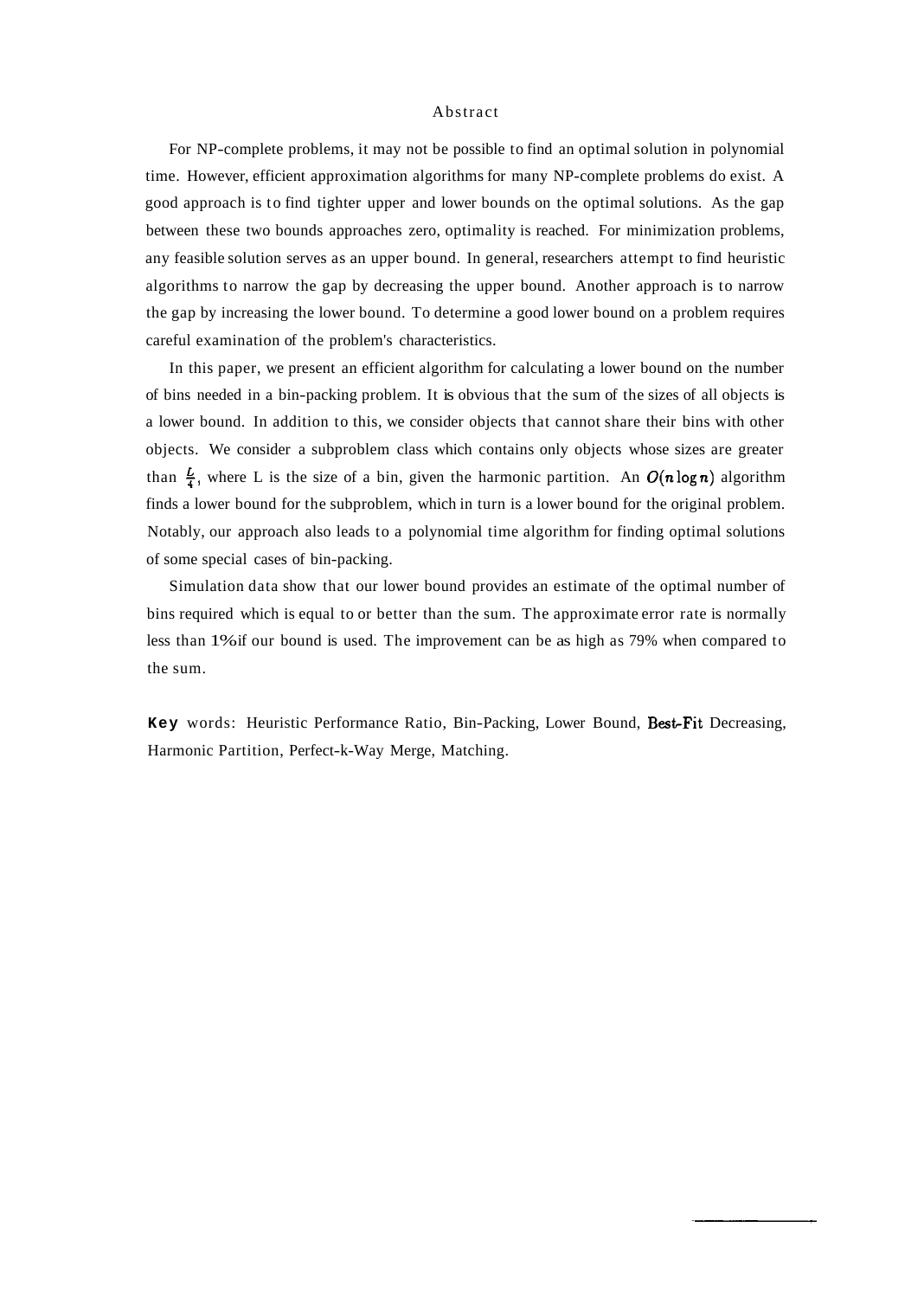

Figure 1: Upper and lower bounds on the optimal solution.

## 1 INTRODUCTION

For NP-complete problems, it may not be possible to find optimal solutions in polynomial time. However, efficient approximation algorithms for many NP-complete problems do exist. The quality of approximation algorithms is often measured by *guaranteed worst-case performance ratios.* Without loss of generality, we consider only minimization problems. Given instance I for a minimization problem P, let  $S^A(I)$  denote (the cost of) the solution obtained by using algorithm A and  $S^*(I)$ be the optimal (minimum) solution. Note that  $S^A(I) \geq S^*(I)$ . The worst-case performance ratio of a minimization problem P using algorithm A is defined as:<br>  $R(A) = \lim_{\delta \to (I) \to \infty} sup \frac{S^A(I)}{S^A(I)}$ of a minimization problem P using algorithm A is defined as:

$$
R(A) = \lim_{S^*(I) \to \infty} sup \frac{S^A(I)}{S^A(I)}
$$

which is an upper bound on the performance ratio  $\frac{S^A(I)}{S^*(I)}$  for all instances of problem P using algorithm A.

However, this bound has the following deficiencies:

- 1. The  $R(A)$  ratio may misjudge the quality of a heuristic. Comparing two algorithms solely using the  $R(A)$  ratio bounds can be misleading because the average case performance may differ significantly from the worst case performance. The  $R(A)$  ratio for an algorithm is more difficult to calculate as the complexity of the heuristic algorithm increases.
- 2. In most practical applications, a solution is acceptable, if the error is guaranteed to be within some range (say 5%). However, for many optimization problem algorithms, the  $R(A)$  ratio bound often overestimates the error. Clearly, more precise error measurement is important for selecting an appropriate algorithm.

For any problem instance  $I^1$ , *lb* is a lower bound and *ub* is an upper bound on the optimal

**<sup>&#</sup>x27;In this paper, unless specified, all quantities are implicitly dependent on the problem instance I. Hence, I is**  dropped from the notation in situations where there is no ambiguity, e.g.,  $S^*$  means  $S^*(I)$ .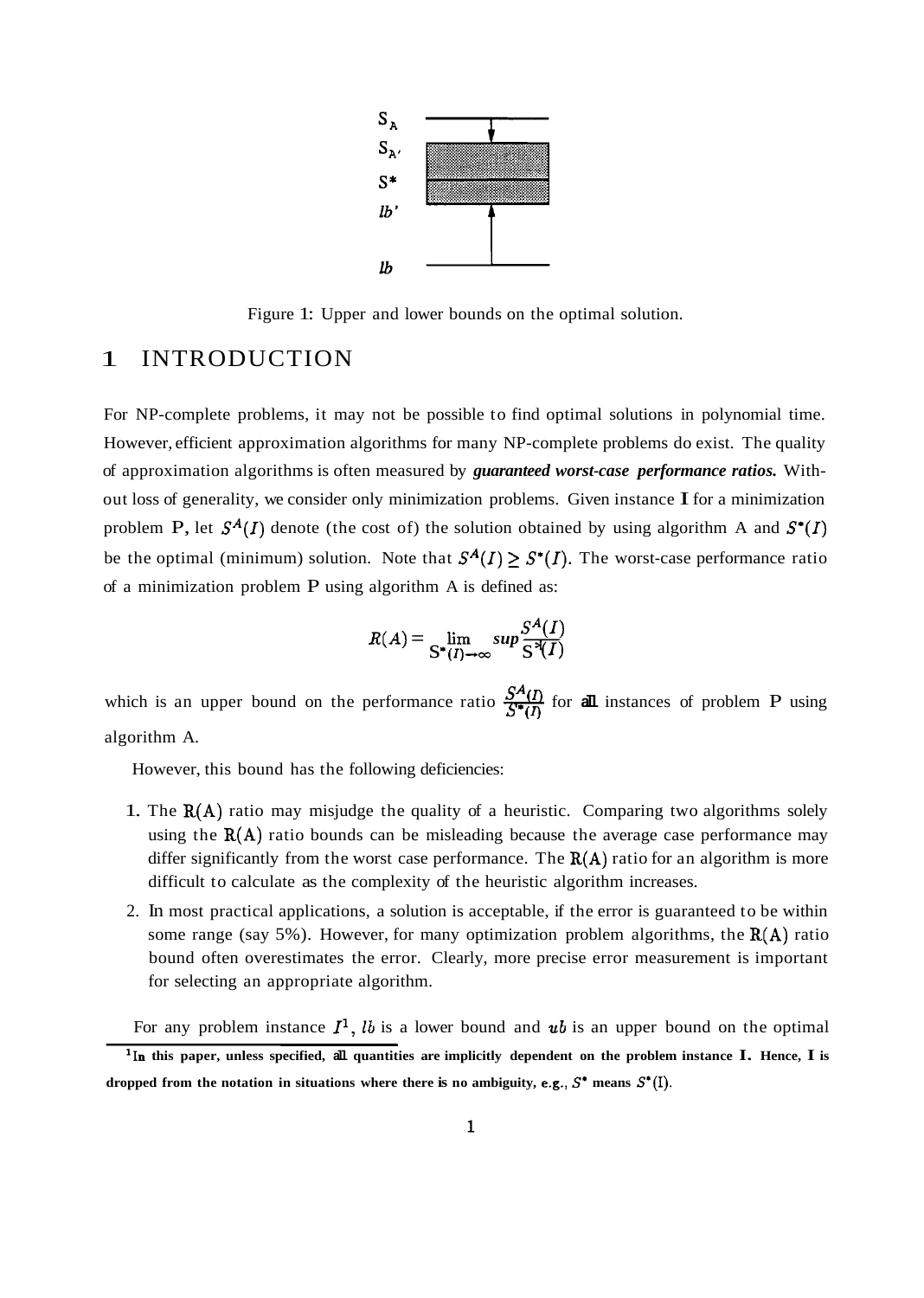solution, if  $\mathbf{1}b \leq \mathbf{S}^* \leq \mathbf{1}b$ . Note that no solution less than  $\mathbf{1}b$  can be found, and there exists a solution equal to ub which can be found in polynomial time. It is clear that Ib should be **as** large as possible, and **ub** should be as small as possible, with the goal of  $Ib = u\mathbf{b} = \mathbf{S}^*$ . Note that any existing heuristic algorithm provides an upper bound on the optimal solution. We call the range between the maximum Ib and the minimum ub, the *uncertainty region* (e.g., the shaded region in Figure 1) because no known polynomial time algorithm provides a solution within that region.

Because of the deficiencies of  $R(A)$  ratios and the following reasons, we believe a tight lower bound is important for approximation algorithms:

- 1. Clearly, a solution which equals the lower bound is optimal. Often, researchers attempt to find a new heuristic A' that provides a less costly solution than the solution given by some other well known heuristic A, moving the upper bound down (see Figure 1,  $S_A \setminus S_{A'}$ ). Another approach is to determine a tight lower bound on the optimal solution, moving the lower bound up (see Figure 1,  $\mathbf{1}b \nearrow \mathbf{I}b$ ).
- 2. Usually researchers simulate their algorithms and other heuristics on randomly generated samples or benchmarks, and then compare the solutions to see their relative performance. On the other hand, a lower bound is an attribute of the problem instance itself and hence, provides an absolute, universal performance measurement for all heuristics in a problem class.
- 3. A lower bound serves as a termination condition in exhaustive search methods.
- 4. A tight lower bound is useful for finding a better solution efficiently. It can help to focus on a search path that leads to an optimal or near optimal solution.
- 5. To determine a tighter lower bound requires careful examination of the problem characteristics, which may lead to a better heuristic.

In this paper, we present a technique for finding a tighter lower bound for bin-packing problems, which may be extended to other NP-complete problems.

#### **1.1 The Bin-Packing Problem**

The 1-D bin-packing (BP) problem [GJ79] is the problem of *packing a set of n objects into a minimum number of bins of fixed capacity, L.* Let *I* be the set of objects to be packed and *s;* be the *size* of object *i.* The BP problem is formalized **as:** 

[ Continuous Bin-Packing (CBP) ]

Given: **a** set of objects  $I = \{1...n\}$ ,  $s_i \in (0,1], s_i \in \mathcal{R}$ ,  $\forall i \in I$ .

Objective: **assign each object to a unique bin, and minimize the total number of bins used.**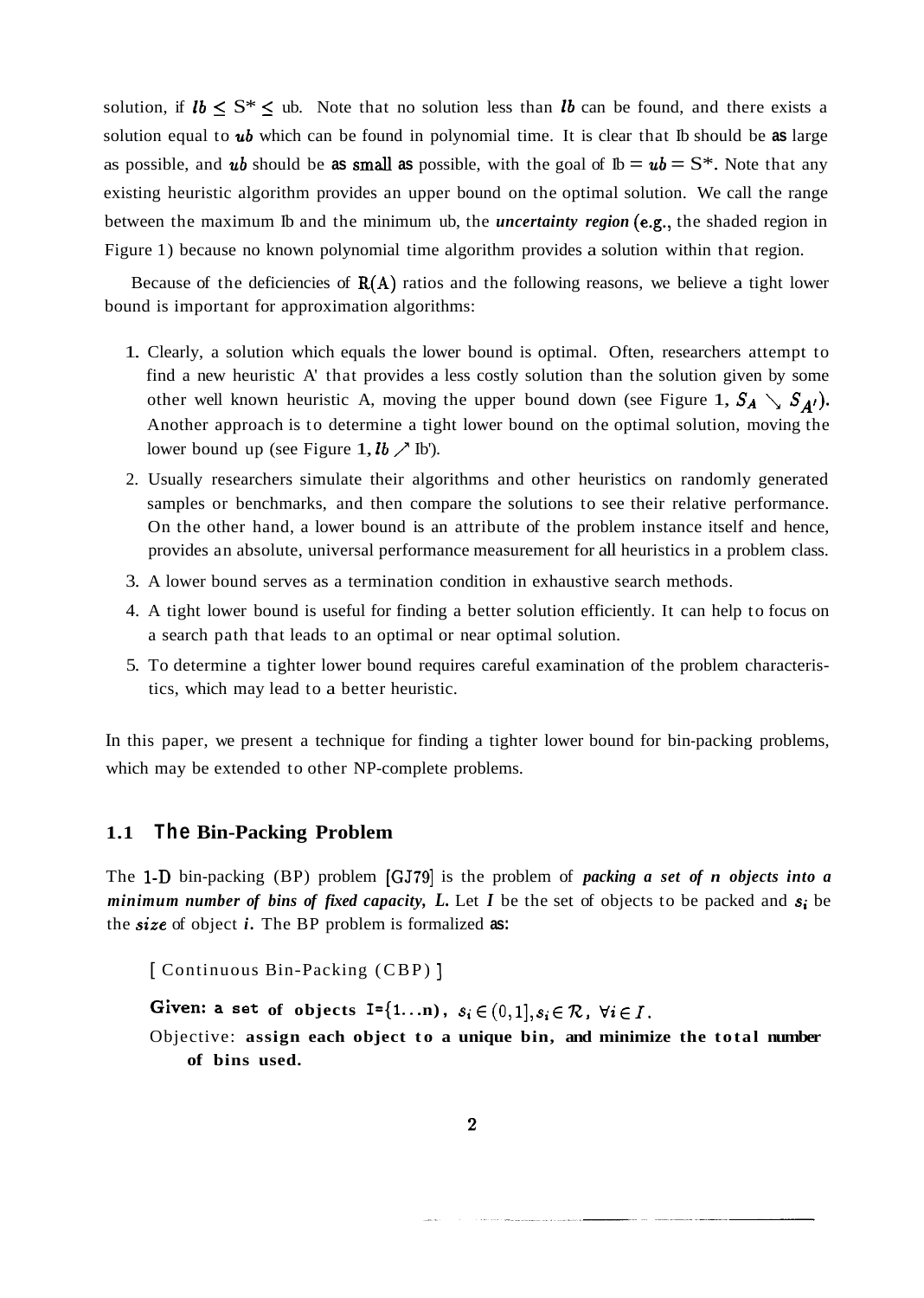**Constraint: The sum of the sizes of all objects assigned to a bin (i.e., its content) does not exceed 1.** 

[ **Discrete Bin-Packing (DBP)** ]

Given: a set of objects  $I = \{1...n\}$ ,  $s_i \to (0, L], s_i \to \mathcal{N}$ ,  $\forall i \to I$ .

**Objective: assign each object to a unique bin, and minimize the total number of bins used.** 

**Constraint: the content of each bin does not exceed L.** 

The constraint that the content in each bin cannot exceed the bin's capacity is referred as the capacity constraint. For continuous bin-packing, the capacity of each bin is 1, and all sizes are real numbers in  $(0,1]$ . For discrete bin-packing, the capacity of each bin is L, and all sizes are integer numbers in  $(0,L]$ , with  $L \ll n$  normally. In this paper, we consider both continuous and discrete bin-packing, though the primary emphasis is on discrete bin-packing. Without loss of generality, we assume L is even (i.e.,  $L=2M$ ) and  $L=100$ . We say that two objects i and j are compatible, if they can be assigned to the same bin, i.e.  $s_i + s_j \leq L$ . We indicate that  $i \leq j \iff s_i \leq s_j$ ,  $i \prec j \iff s_i \prec s_j$ . Objects assigned to the same bin form a pseudo object.

Because the bin-packing problem is NP-complete, heuristic algorithms have been studied extensively [Joh74, GJ79, Baa88, CLR90]. Several of the basic algorithms are shown in table 1. Garey and Johnson's work [Joh73, Joh74, GJ791 provides worst-case performance ratios for two well-known bin-packing algorithms:  $R(FF)=17/10$ ,  $R(FFD)=11/9$ . Note that BF and BFD algorithms have essentially the same worst-case performance as the FF and FFD algorithms [GJ79]. However, BFD performs better than the others in practice.

#### **1.2 A Lower Bound for the Bin-Packing Problem**

Let SUM be the sum of the sizes of all objects in the set. Obviously, SUM is a lower bound on S\* for CBP. Bentley and Johnson's experimental study [BJ83] used empty space to measure the average performance of FF, FFD algorithms, where samples are numbers drawn uniformly on the range  $[0, v]$ ,  $0 < v \le 1$ . They define the empty space (error) as "the number of bins used  $-\sum_{i=1}^{n} s_i$ . Though the worst case performance ratios of BF and BFD algorithms are essentially the same as FF and FFD algorithms [GJ79], in practice, the BFD algorithm provides much better solutions because it tends to eliminate the empty space in bins. The empty space obtained by performing BFD on samples uniformly distributed over the entire interval are normally less than 2% [GJ79, BJ831. Though the error is quite small, it grows when v reaches 0.8 (a similar result is shown in Figures 16 and 18), an effect that the authors provided no explanation for.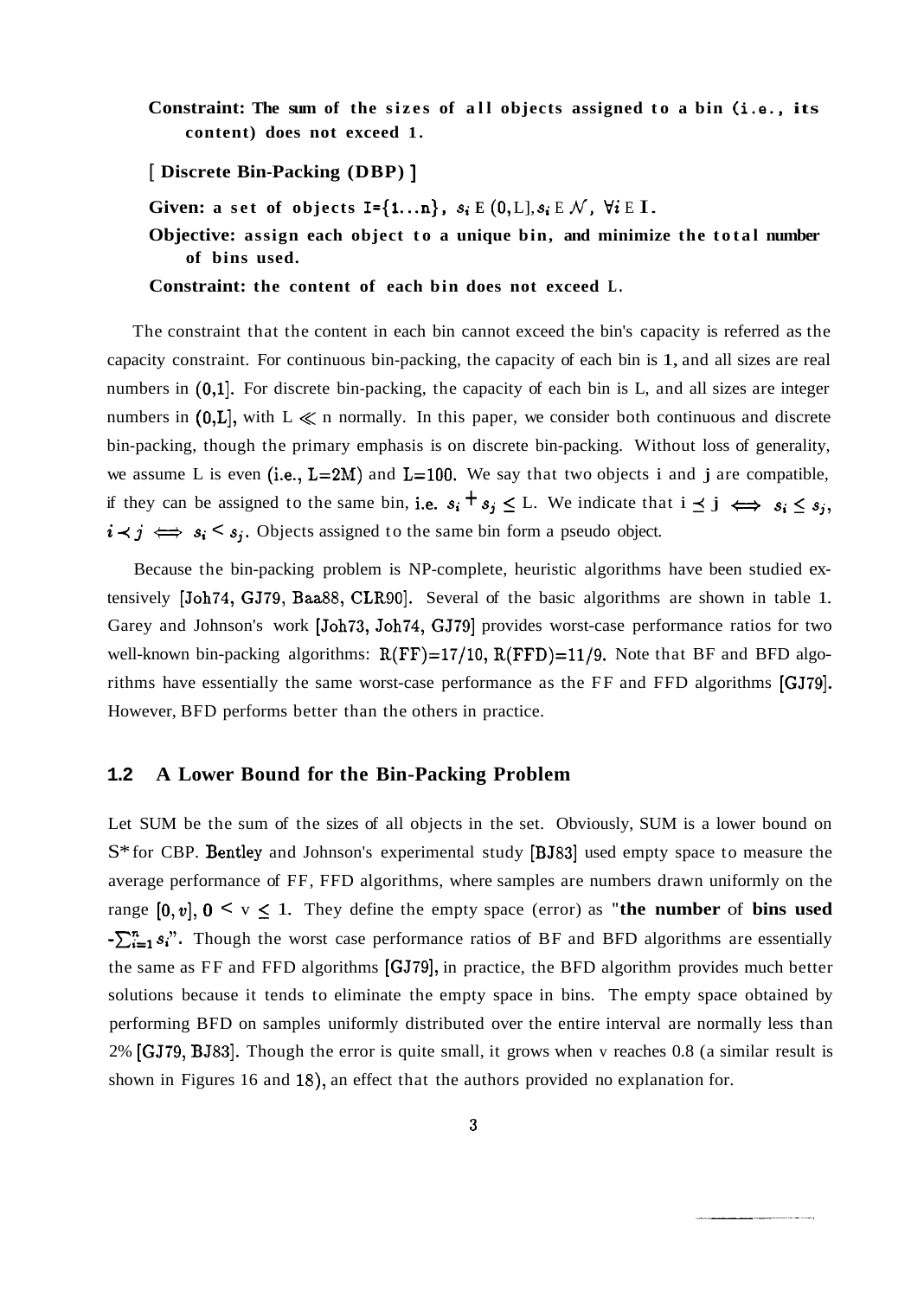| $First-Fit(FF)$ | Assign each object sequentially to the first bin into which it fits.                  |  |
|-----------------|---------------------------------------------------------------------------------------|--|
| $Next-Fit(NF)$  | The bins are filled one at a time and a new bin is started when the current object    |  |
|                 | does not fit in the bin being packed.                                                 |  |
| $Best-Fit(BF)$  | Assign each object sequentially to the bin into which it fits such that the remaining |  |
|                 | empty space is minimized.                                                             |  |
| $Worst-Fit(WF)$ | Assign each object sequentially to the bin into which it fits such that the remaining |  |
|                 | empty space is maximized.                                                             |  |
| FFD, BFD, WFD   | exactly the same as the FF, BF and WF algorithms respectively, except that the        |  |
|                 | data is sorted in decreasing (or non-increasing) order before they are packed.        |  |

Table 1: Basic Bin-Packing Heuristics

We believe that the reason for the increased error in [BJ83] results from the fact that empty space is not the only important factor for measuring performance. In fact, our study reveals that the distribution of the sizes of objects also affects the error. In this paper, we develop an  $O(n \log n)$ lower bound algorithm for CBP and DBP, and an  $O(n + L \log L)$  lower bound algorithm for DBP. Our work considers  $s_i \in (u, v]$ , where  $0 \le u \le v \le L$ . Simulation data using BFD algorithm shows that our method provides an equal or better estimate of the optimal solution than the sum. Additionally, our approach leads to a polynomial time algorithm that finds an optimal solution for some special non-trivial bin-packing problems, and BFD provides an optimal solution for these special problems.

The rest of this paper is organized as follows. In Section 2, we introduce the basic terminology and theorems used in this paper. In Section 3, we introduce a special class of the bin-packing problem and provide a greedy lower bound for that subproblem. In Section 4, algorithms for calculating a tighter lower bound are presented. In Section 5, we demonstrate the impact of this lower bound technique by simulating the BFD algorithm on sets of objects with sizes distributed over different intervals  $(u,v]$  of  $(0,L]$  for  $0 \le u \le v \le L$ . Finally we draw conclusions in Section 6. Frequently used symbols in this paper are listed in Appendix A for convenience.

## 2 BASIC TERMINOLOGY AND THEOREMS

In this section, we describe some basic terminology that is used in this paper. All definitions and theorems also apply to CBP, if  $L=1$  with the sizes of objects being real number in  $(0,1]$ . First, we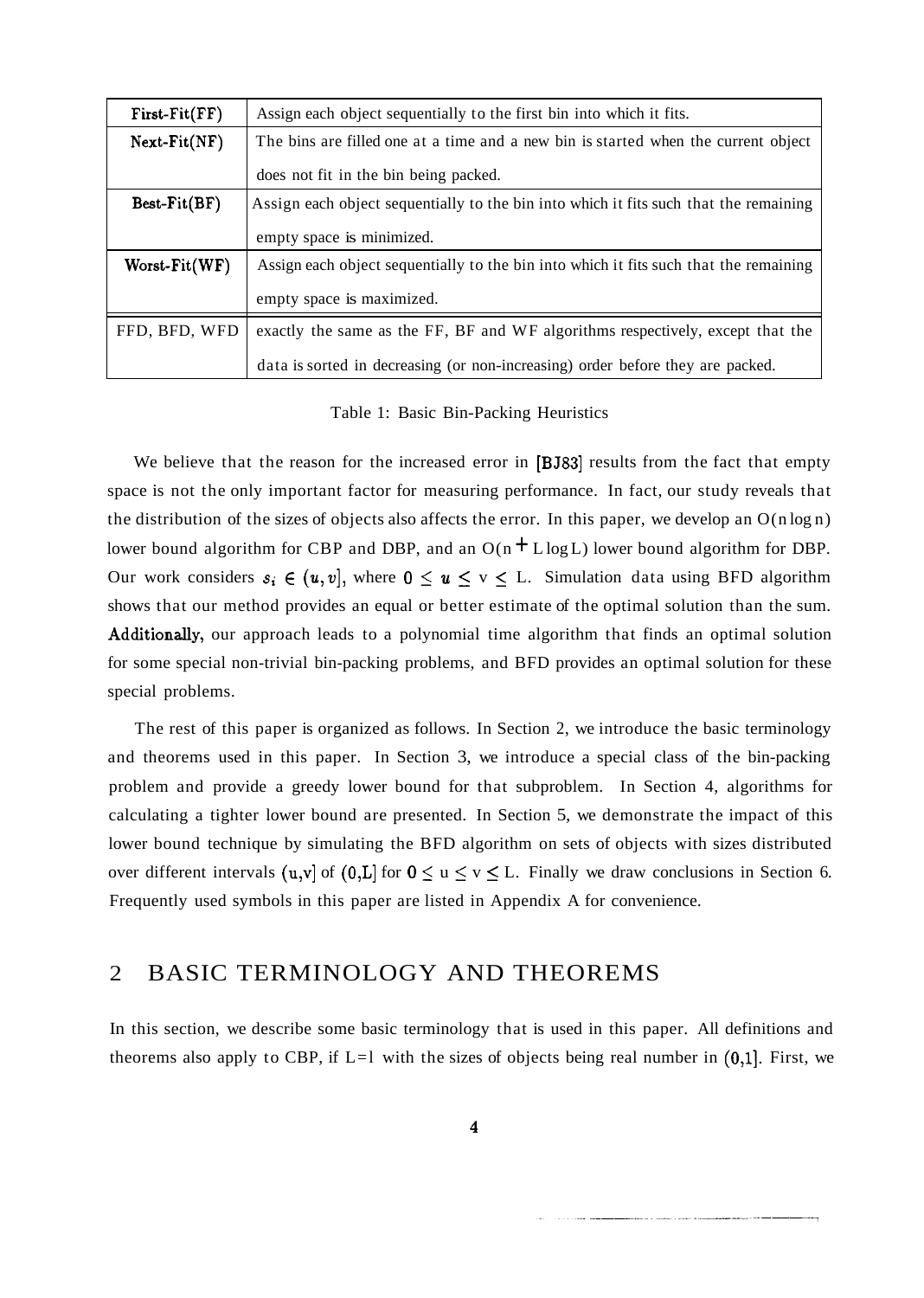

Figure 2: Harmonic Partition

introduce terminology for categorizing objects into classes based on sub-intervals of  $(0,L]$ . Second, we introduce the definition for approximate error rate. Finally, we define our new lower bound for the bin-packing problem.

#### **2.1 Partitioning the Set of Objects**

Many researchers have utilized subintervals to study the bin-packing problem. Yao [Yao80] classified objects and bins into four classes,  $(0, \frac{1}{3}), (\frac{1}{3}, \frac{2}{5}), (\frac{2}{5}, \frac{1}{2}), (\frac{1}{2}, 1]$ . Each object was first examined to determine its class and then assigned to a bin corresponding to the same class in a First-Fit fashion. C.C. Lee and **D.T.** Lee [LL85] proposed a Harmonic algorithm which partitions the interval (0,1] into M subintervals,  $I_k = (\frac{1}{k+1}, \frac{1}{k}],$  if  $1 \le k < M$  and  $I_M = (0, \frac{1}{M}]$ . An object *i* is called an  $I_k$ -piece, if  $s_i \in I_k$ . A bin designated to pack  $I_k$ -pieces exclusively is called an  $I_k$ -bin. For each incoming object *i*, if it is an  $I_k$ -piece, then the algorithm places it in a non-full  $I_k$ -bin. Hence, typically k  $I_k$ -pieces are packed in an  $I_k$ -bin. We have modified Lee's definition of harmonic partition slightly to accommodate **DBP:** 

Definition 1 (Harmonic Partition) A harmonic partition is the partition of the interval  $(0, L)$ into harmonic intervals  $I_k$ ,  $k = 1, 2, \dots$ , where

$$
I_k = \{x : \frac{L}{k+1} < x \leq \frac{L}{k}, x \in \mathcal{N}\}
$$

is called the k-th harmonic interval. For  $K \subseteq \mathcal{N}$ ,

$$
I_K = \bigcup_{k \in K} I_k
$$

Example 1 If L=100, then the harmonic intervals are  $I_1 = (50..100], I_2 = (33..50], I_3 = (25..33],$  and  $I_{2,3}$ =(25,50] is the union of  $I_2$  and  $I_3$ .

Note that  $x \in I_k \iff k = \lfloor L/x \rfloor$ . The concept of harmonic partition is attractive because of the fact that exactly k  $I_k$ -pieces can be packed into a single bin.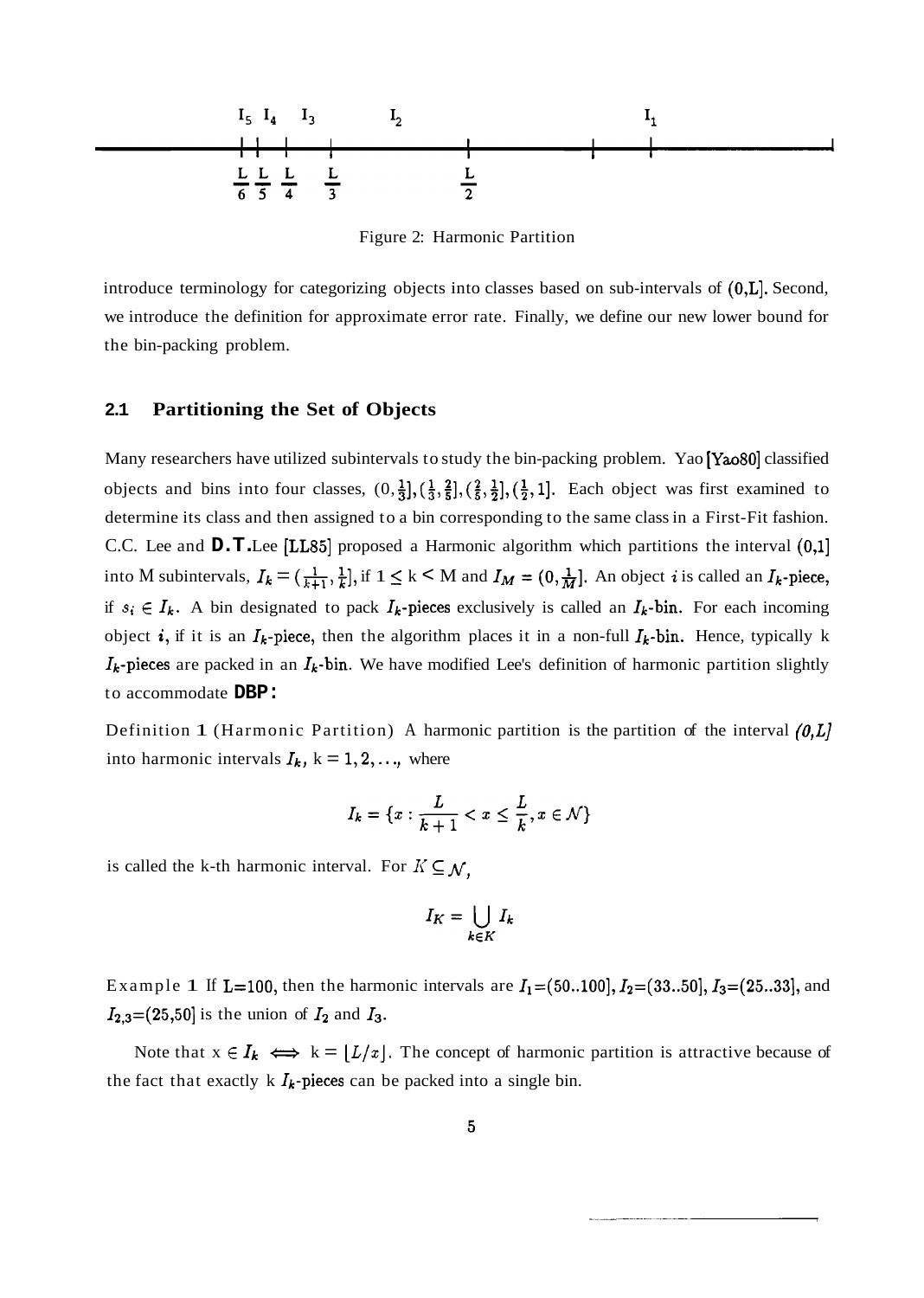**Lemma 1 Exactly** k  $I_k$ -pieces can be placed in the same bin.

Proof: It follows directly from the definition.

Corollary 1 Each  $I_1$ -piece has to be assigned to an individual bin.

Corollary 2 If the set of objects to be packed consists of only  $I_k$ -pieces, then it is optimal to pack **k** objects together.

Proof: Lemma 1 implies that  $k$  and at most  $k$  objects can be packed together. **If** there are n  $I_k$ -pieces, then packing every k  $I_k$ -pieces in a bin requires  $\lceil \frac{n}{k} \rceil$  bins, which is a lower bound on the optimal solution; hence, it is optimal. **0** 

In this paper, we subdivide objects into several classes in order to calculate a tighter lower bound for the bin-packing problem. The harmonic partition is extremely useful, but is not general enough for our purposes. Let X and Y be arbitrary subintervals of  $(0,L]$ . An object i is called an X-piece, if  $s_i \in X$  (a Y-piece is defined similarly). The complement of a subinterval X is defined as  $X = (0, L] - X$ . |X| indicates the number of X-pieces. A bin is called an  $(X, Y)$ -bin if it is composed of an X-piece and a Y-piece. This notation can be extended to arbitrary tuples. A bin-packing problem is denoted **as** BP(X), if all objects are X-pieces. Another useful fact for calculating tighter lower bound follows:

**Lemma 2** At most one object in  $I_{2,3}$  can be packed with an  $I_1$ -piece. Proof: Suppose i and j are  $I_{2,3}$ -pieces that can be packed with an  $I_1$ -piece k, then  $s_i + s_j + s_k >$  $\frac{L}{4} + \frac{L}{4} + \frac{L}{2} = L$ , which contradicts the capacity constraint.  $\Box$ 

#### 2.2 **Approximate Error Rate**

Let  $S^A(I)$  be the number of bins used by algorithm A and  $S^*(I)$  be the minimal number of bins needed for packing a set of objects I. The approzimate error rate for an algorithm A using lb **as**  an estimate of the optimal solution is defined as:

$$
r_A(lb) = \frac{S^A - lb}{lb} = \left(\frac{S^A}{lb} - 1\right) * 100\%
$$
 (1)

We define the approximate error rate to evaluate the optimality of the solutions provided by BFD (see Section 5).

**Lemma 3**  $r_A(lb)$  is an upper bound on the actual error rate. Proof: The actual error rate  $=\frac{S^A - S^*}{S^*} - \frac{S^A}{S^*} - 1 \le \frac{S^A}{l^b} - 1 = r_A(lb)$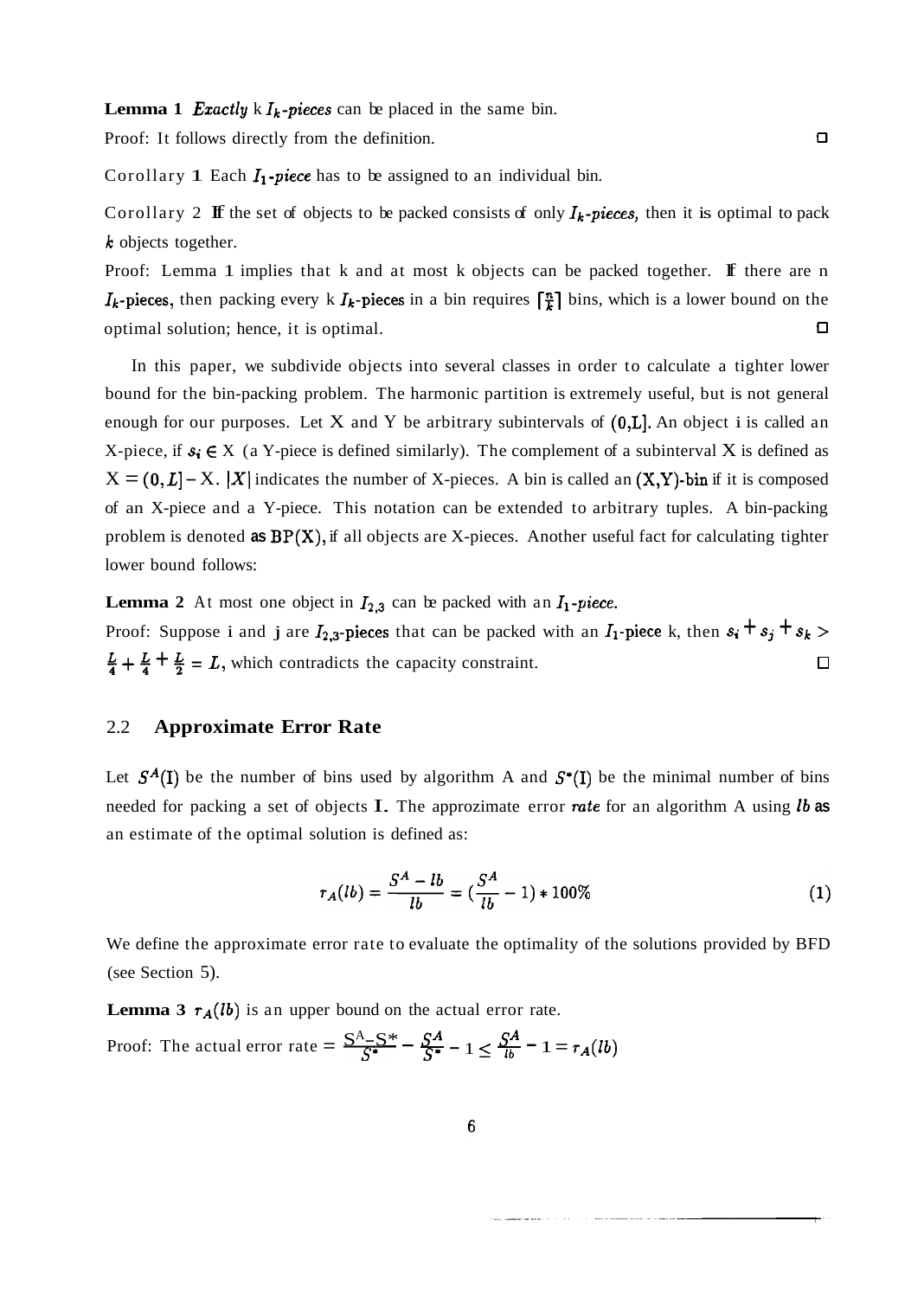#### **2.3 Lower Bound Calculation**

The following lemma is useful for determining a tight lower bound for optimization problems and plays a central role in our development of a new lower bound for bin-packing problems. For a bin-packing problem instance, I, a subset  $\Gamma$  of I is called a subproblem of I, and I is referred as the original problem.

Lemma 4 (Subproblem Principle) The optimal solution of a subproblem is a lower bound for the original problem. The lower bound of a subproblem is a lower bound for the original problem. That is,  $\Gamma \subseteq I \Longrightarrow lb(I') \leq S^*(I') \leq S^*(I)$ .

Proof: By definition,  $lb(I') \leq S^*(I')$ .  $S^*(I') \leq S^*(I)$  because  $\Gamma \subseteq I$ .  $\Box$ 

Obviously,  $\Gamma = \{i \in I : L/4 < s_i \le L \}$   $\subseteq$  I; hence,  $lb(I') \le S^*(I)$  and provides a lower bound on  $S^*(I)$ . A greedy algorithm is given in the next section to determine a lower bound for the subproblem that contains only  $I_{1,2,3}$ -pieces of the original problem. This lower bound, in turn, is a lower bound for the original problem.

Next, we introduce our lower bound for a bin-packing problem.

Definition 2 (Lower Bound)  $LB(u)$  is defined as  $max\{SUM, BIG(u)\}\$ , where SUM =  $[\sum_{i \in I} s_i/L]$ and  $BIG(u)$  is a lower bound on  $S^*\{i \in I : s_i > u\}$ .

Note that our lower bound,  $LB(u)$ , is defined to be the maximum of two terms, which are themselves lower bounds. The definition of SUM is modified slightly to accommodate DBP. By corollary 1, each  $I_1$ -piece needs an individual bin. Hence, a good initial lower bound is  $max\{SUM, BIG(M)\},$ where  $BIG(M) = |I_1|$ . LB(u) is more precise, if u is small; however, it is more difficult to determine for  $u < \frac{L}{4}$ . LB(u) is a lower bound on  $S^*$  as the following lemma shows:

Lemma 5  $S^* \geq LB(u)$ .

Proof: Each bin has a capacity of L. Hence,

$$
S^* * L \ge \sum s_i \Rightarrow S^* \ge \sum s_i/L \Rightarrow S^* \ge [\sum s_i/L] = S \cup M
$$

 $S^* \geq BIG(u)$  by the subproblem principle. It follows that  $S^* \geq \max\{SUM, BIG(u)\}\)$ , which is used as our lower bound,  $LB(u)$ . □

## **3** BP $(I_{123})$  and OPTIMAL MATCHING

We know that  $|I_1|$  provides a good lower bound. However, if we consider  $I_2$  and  $I_3$  pieces, a tighter lower bound is obtained. To calculate  $BIG(\frac{L}{4})$ , we consider a special class of bin-packing problems,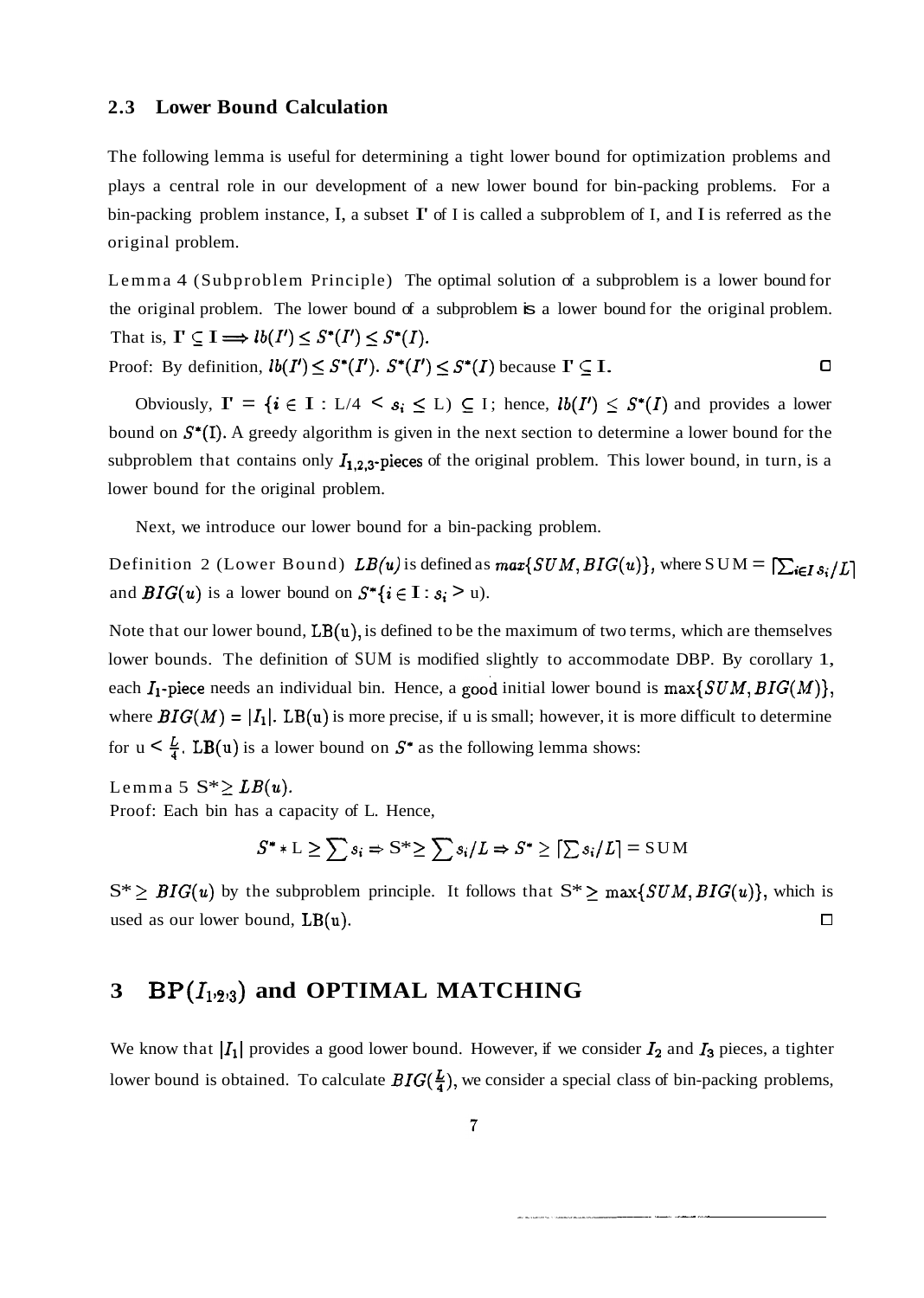$BP(I_{1,2,3})$  which contains only  $I_1$ ,  $I_2$ , and  $I_3$  pieces.

An object i is said to be *absorbed* by an  $I_1$ -piece, j, if i and j are assigned to the same bin. We say that a set of objects  $X = \{x_1...x_m\}$  is absorbable, if there exist distinct  $I_1$ -pieces  $Y = \{y_1...y_m\}$ such that Vi,  $x_i$  can be absorbed by  $y_i$ , and  $M \equiv (X, Y) = \{(z_i, y_i) : 1 \le i \le m\}$  forms a matching. Note that each  $I_1$ -piece consumes one bin (at a cost of 1) and at most one  $I_{2,3}$ -piece can be absorbed by an  $I_1$ -piece without requiring a new bin (at a cost of 0). A greedy algorithm matches  $I_{2,3}$ -pieces to some  $I_1$ -piece, if possible, such that the remaining  $I_{2,3}$ -pieces consume a minimum number of bins (which are referred as extra bins) in addition to those required by  $I_1$ -pieces. Let LEFT contain **all**  $I_{2,3}$ **-pieces** and RIGHT contain **all**  $I_1$ **-pieces.** For each  $i \in \text{LEFT}$ ,  $N(i)$  denotes the set of  $I_1$ pieces that are compatible with **i**. For any absorbable set X,  $f(X) \equiv S^*(LEFT - X)$  is called the cost of X. Note that  $f(X)$  represents the minimum extra bins required by the remaining  $I_{2,3}$ -pieces after absorption. The total number of bins used by an optimal packing is given by the following equation:

$$
S^*(I) = |RIGHT| + \min\{S^*(LEFT - X) : X \text{ is an absorbable subset of LEFT} \} \tag{2}
$$

$$
= |RIGHT| + S^*(LEFT - X^*)
$$
\n(3)

$$
= |RIGHT| + f(X^*) \tag{4}
$$

where  $X^*$  is an absorbable subset that achieves minimum cost. Note that  $X^*$  is maximal, otherwise it can be enlarged to eliminate more objects in LEFT. If X<sup>\*</sup> is absorbed by Y<sup>\*</sup>, then  $M^* \equiv (X^*, Y^*)$ is said to be an optimal matching for  $BP(I_{1,2,3})$ . An algorithm that finds an optimal matching is given as follows:

#### $[$  Absorb $(K)$ ]

- 1. sort K into nonincreasing order by size
- 2.  $X, Y \leftarrow 0$
- 3. for each object  $i$  in K
	- (a) if  $N(i) \neq \emptyset$ , let  $j$  be the largest object in  $N(i)$  $X \leftarrow X + i$ ,  $Y \leftarrow Y + j$ ,  $I_1 \leftarrow I_1 - j$ .

**Theorem 1** (Optimal Matching) *Absorb*( $I_{2,3}$ ) finds an optimal matching for  $BP(I_{1,2,3})$  in O(n log n) time.

Proof: Let  $M^* \equiv (X^*, Y^*)$  be an optimal matching (hence, it must be maximal). Consider the currently largest object **i** in LEFT.

1. If  $N(i) = 0$ , then there is no compatible  $I_1$ -piece for *i*; hence, i  $\notin X^*$ .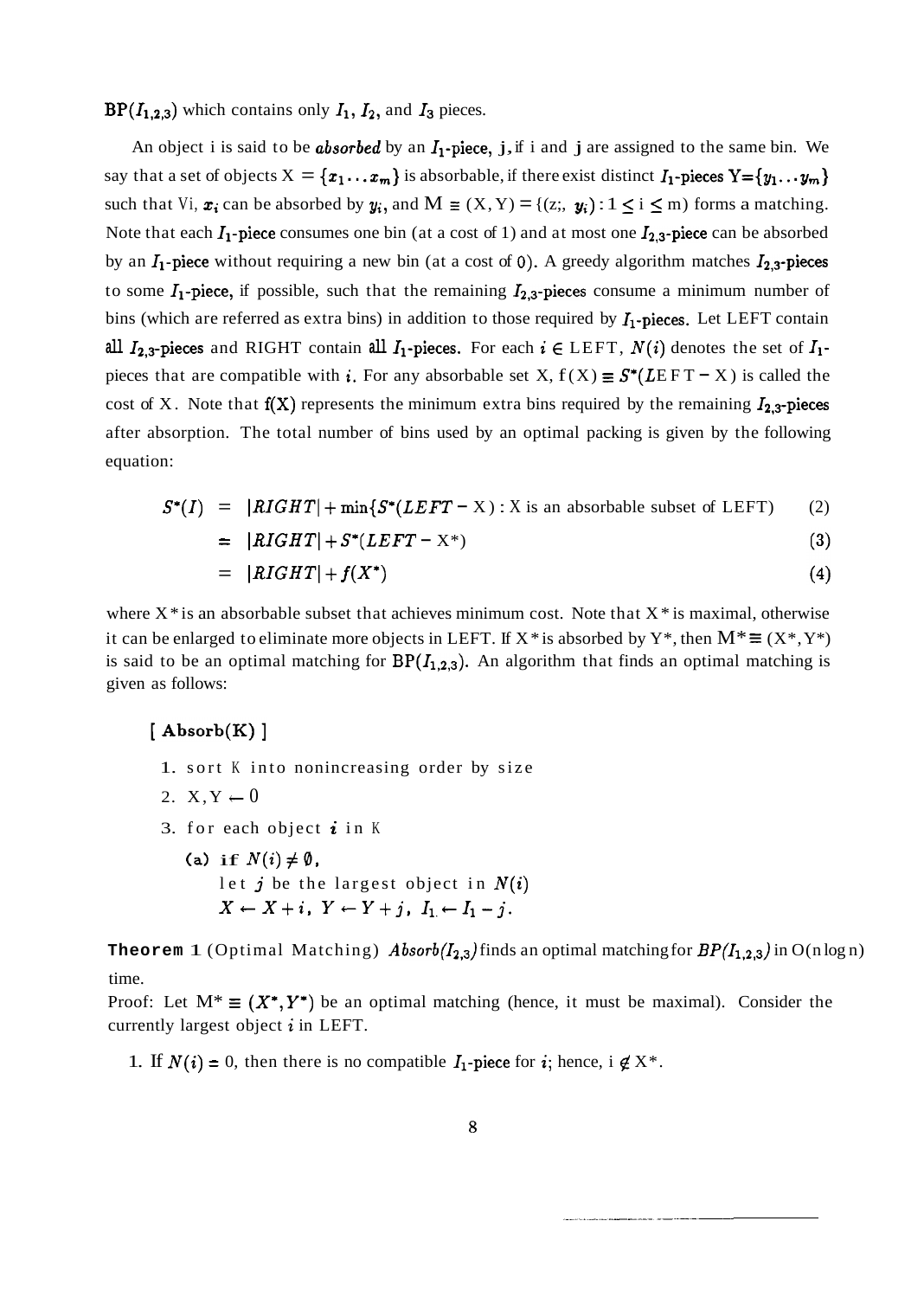- 2. **If** N(i)  $\sharp \emptyset$  and j is the largest element in N(i), we claim that  $(i, j) \in M^*$ . It is proven by contradiction and by swapping objects in bins without increasing the cost.
	- (a) First we prove that i belongs to an optimal matching. Suppose  $i \notin X^*$ .
		- If  $j \notin Y^*$ , then  $(i, j)$  can be added to  $M^*$ , which contradicts the fact that  $M^*$  is maximal.
		- $\bullet$  **If**  $j \in Y^*$ , then  $\exists k \in X^*$  absorbed by  $j$  (i.e.  $(k, j) \in M^*$ ). Then  $M = M^* (k, j)$  <sup>→</sup>  $(i, j)$  is also optimal.
	- (b) Next we show that *i* is absorbed by **j**. Assume i is absorbed by  $\mathbf{l} \# \mathbf{j}$  (i.e., (i, 1)  $\in M^*$ ). Note that  $l \leq j$  because j was the largest in  $N(i)$ .
		- If  $j \notin Y^*$ , Then  $M = M^* (i, l) + (i, j)$  is also optimal.
		- If  $j \in Y^*$ , then  $3k \in X^*$  absorbed by j. Then  $M = M^*-(i, l) (k, j) + (i, j) + (k, l)$ is also optimal<sup>2</sup>.

Hence, there exists an optimal matching that contains  $(i, j)$ .

By continuing the above argument for the currently largest object in LEFT, we can decide whether it should be included in an optimal matching or not and which  $I_1$ -piece it should be matched to. It follows that Absorb(LEFT) finds an optimal matching for  $BP(I_{1,2,3})$ . Because each  $I_{2,3}$ -piece requires  $O(\log n)$  time to find the largest compatible  $I_1$ -piece, the time complexity for Absorb $(I_{2,3})$ is  $O(n \log n)$ .  $\Box$ 

**Corollary 3** If  $(X^*, Y^*)$  is an optimal matching for  $BP(I_{1,2,3})$ , it is optimal to pack each  $x_i \in X^*$ with the corresponding  $y_i \in Y^*$ .

Proof: Because  $(X^*, Y^*)$  is an optimal matching,  $f(X^*) \le f(X)$  for any absorbable set X  $\subseteq$ LEFT. Suppose  $X \subseteq$  LEFT is absorbed by  $Y \subseteq$  RIGHT in an optimal packing P. Then  $S^*$  =  $\left| \text{RIGHT} \right| + f(X)$  by equation 4. Let Q be a packing with X<sup>\*</sup> absorbed by Y<sup>\*</sup>, then  $f(X^*) \le$  $f(X) \Rightarrow |RIGHT| + f(X^*) \le |RIGHT| + f(X) = S^*$ . So, Q is also an optimal packing.  $\Box$ 

**Corollary 4** An optimal solution is obtained in  $O(n \log n)$  for  $BP(I_{1,2})$ .

Proof: Note that the problem is a special case of  $BP(I_{1,2,3})$ . Hence, Absorb(LEFT) finds an optimal matching  $(X^*, Y^*)$  for the problem in  $O(n \log n)$  time by theorem 1. By corollary 3, it is optimal to pack each  $x_i \in X^*$  with the corresponding  $y_i \in Y^*$ . Because the sizes of all objects are greater than  $L/3$ , the objects remaining in LEFT are all  $I_2$ -pieces after absorption. Packing any two of the objects remaining in LEFT is optimal by corollary **2. 0** 

A similar result holds for  $BP(I_{1,3})$ , except that three of the remaining  $I_3$ -pieces should be packed in a bin after absorption.

 $\overline{f}$  $\overline{f}$ , *l* are compatible because  $\overline{s_k + s_l} \leq \overline{s_k + s_j} \leq L$ .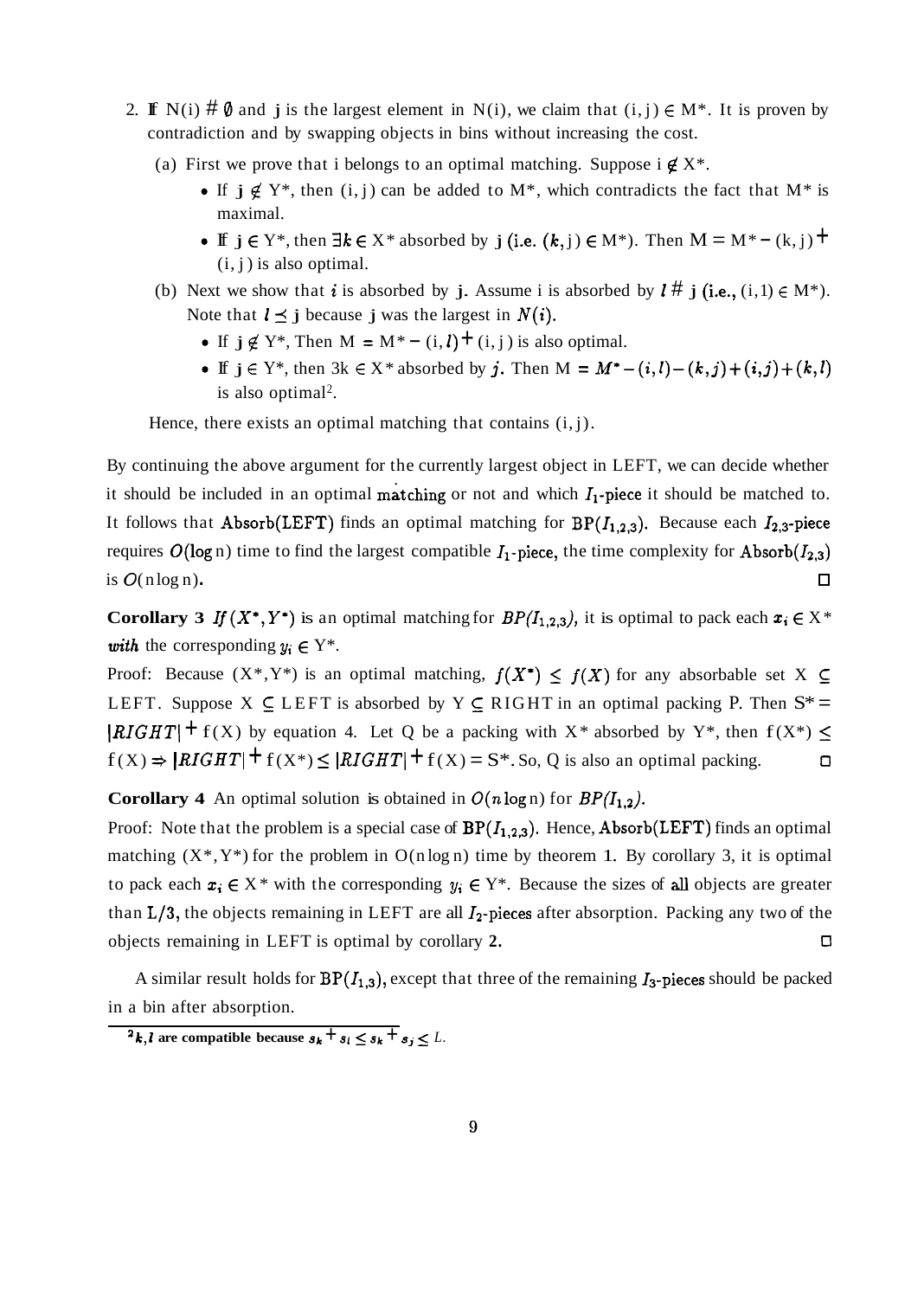### 4 **A** NEW LOWER BOUND

In Section 3, we have given an algorithm for absorbing a maximal subset of  $I_{2,3}$ -pieces such that the remaining  $I_{2,3}$ -pieces require a minimum number of extra bins in addition to those bins consumed by  $I_1$ -pieces. The following lemma is used for calculating a lower bound on the minimum number of bins required by the remaining  $I_{2,3}$ -pieces.

Lemma 6 *Consider BP* $(I_{2,3})$ , *which contains only*  $I_{2,3}$ *-pieces. Assume i and j are the smallest* 

*two objects and* 
$$
s_i = a, s_j = \beta, a \leq \beta
$$
. *Let*  $Z = \begin{cases} [\alpha, M] & \text{if } \alpha > \frac{L}{3} \\ (L - \alpha - \beta, M] & \text{if } \frac{L}{4} < \alpha \leq \frac{L}{3} \end{cases}$ 

#### *Then it is optimal to pack two 2-pieces together.*

Proof: For  $BP(I_{2,3})$ , at most three objects can be packed together because the size of each object is greater than  $\frac{L}{4}$ . However,

- **1.** if  $a > \frac{L}{3}$ , then all objects are  $I_2$ -pieces; hence, it is optimal to pack two objects together by corollary 2.
- 2. if  $\frac{L}{4} < a \leq \frac{L}{3}$ , then  $Z = (L a \beta, M]$ . Hence
	- Each Z-piece can be packed with at most one object in a bin. Assume that k is a Z-piece that can be packed with two objects *l* and m in a bin, then  $s_k + s_l + s_m \ge s_k + \alpha + \beta > L$ (because  $\mathbf{i}$  and  $\mathbf{j}$  are the smallest two objects and  $\mathbf{k}$  is a  $\mathbf{Z}\text{-piece}$ ), which contradicts the capacity constraint. Hence, k cannot be packed with two other objects in a bin.
	- If there were two  $(Z, \bar{Z})$ -bins<sup>3</sup> in an optimal packing, then the objects in those two bins can be exchanged such that the two  $Z$ -pieces are in the same bin.

Example 2 If  $a = 27$ ,  $\beta = 30$ , then  $Z = (43,501)$ . Let k be a Z-piece, then  $s_k \ge 44$  and  $s_k + \alpha + \beta \ge 44$  $44 + 27 + 30 = 101 > 100$ .

Figure 3 shows how the set of  $I_{1,2,3}$ -pieces are partitioned into disjoint subsets.  $(X^*, Y^*)$  is an optimal matching and Z is the set of Z-pieces.  $BIG(\frac{L}{4})$  is calculated based on packing each  $x_i \in X^*$ with the corresponding  $y_i \in Y^*$ , then packing two Z-pieces together.

#### 4.1 Calculation of BIG

We now calculate an estimate of the number of mutually incompatible objects, BIG  $\equiv |I_1|$  +  $\max\{m_1, m_2\}$ , as follows:

 $3A (Z, Z)$ -bin is a bin containing one Z-piece and one Z-piece.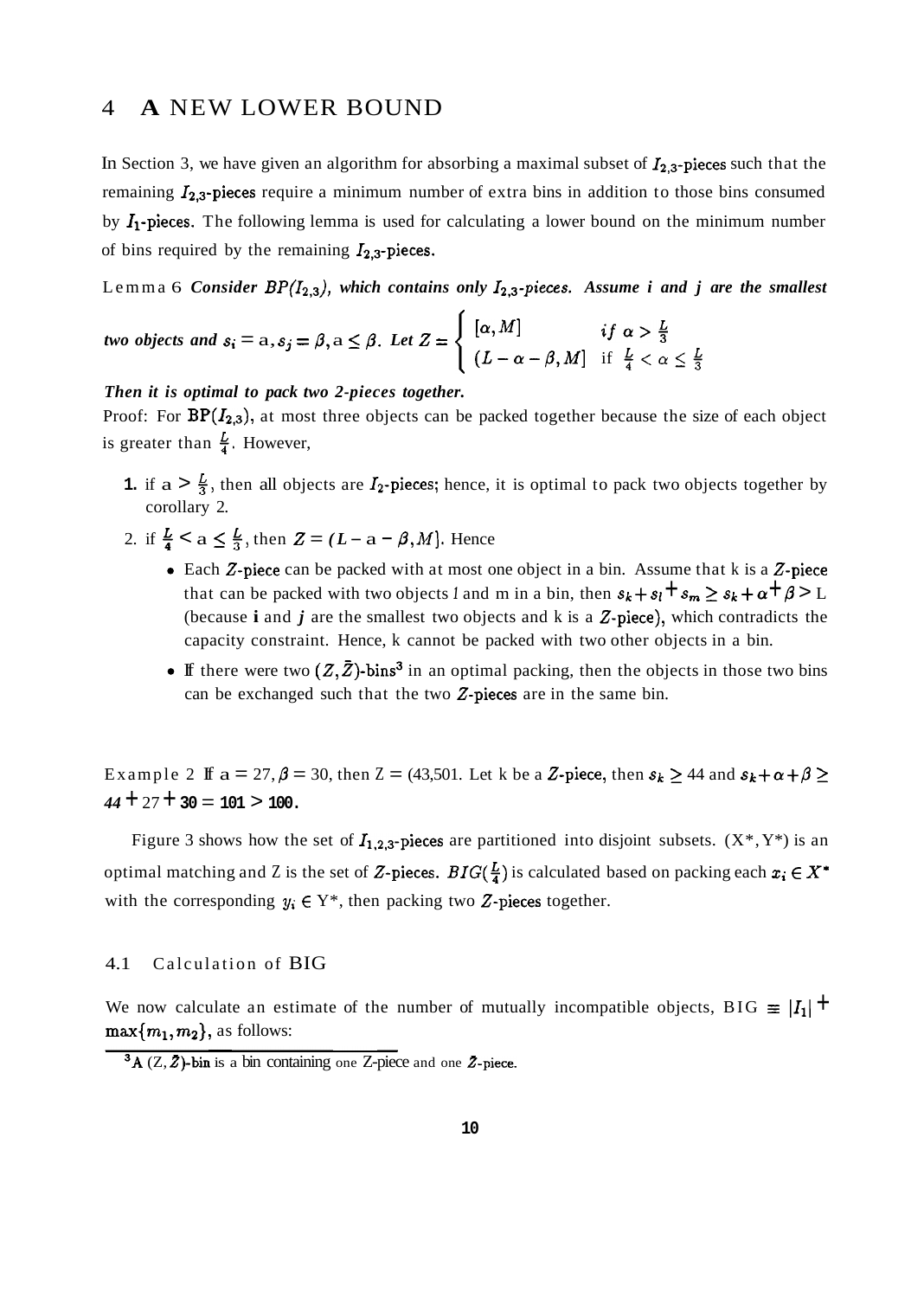| $X^*$    |   | $Y^{\star}$               |  |
|----------|---|---------------------------|--|
| LEFT-X*Z | Z | RIGHT- $\textbf{Y}^\star$ |  |

Figure 3: The set of  $I_{1,2,3}$ -pieces are partitioned into  $X^*$ ,  $Y^*$ ,  $Z$ , LEFT -  $X^*$  -  $Z$ , RIGHT -  $Y^*$ , where  $(X^*, Y^*)$  is an optimal matching and Z is the set of 2-pieces.



Figure 4: The region that cannot be absorbed and requires additional bins

1.  $|I_1|$  bins are needed for  $I_1$ -pieces.

It follows directly from corollary 1.

Next, we discuss the extra bins needed in addition to those bins required by  $I_1$ -pieces.

2.  $m_1 = \max\{ \lceil \frac{A_k}{k} \rceil : 2 \le k \le k_m \},\$  where

 $min_h$  = the size of the smallest  $I_1$ -piece and  $k_m = \lfloor \frac{L}{L-min_h+\epsilon} \rfloor$  (E = the smallest expressible number for CBP and  $\epsilon = 1$  for DBP). None of the  $(L - min_h, MI$ -pieces (whose sizes are in the black section in Figure 4) can be packed with any  $I_1$ -piece. They must consume extra bins. Let

$$
A_k = |I_2| + \ldots + |I_k|, \ 2 \leq k \leq k_m
$$

 $(|I_{k_m}| =$  number of  $I_{k_m}$ -pieces with sizes  $> L - min_h$ ). Note that  $A_k$  represents the number of  $(\frac{L}{k+1})$ , MI-pieces, which require at least  $\lceil \frac{A_k}{k} \rceil$  bins because of the capacity constraint. Hence, at least  $m_1$  extra bins are needed for the  $(L - min_h, MI$ -pieces.

Example 3 Suppose  $min_h=80$ , i.e., the size of each  $I_1$ -piece  $\geq 80$ , then  $k_m = \lfloor \frac{100}{21} \rfloor =$ 4. None of the (20,501-pieces can be packed with any  $I_1$ -piece. Assume  $|I_2|=10$ ,  $|I_3|=20$ ,  $|I_4|=30$ , then  $A_2 = 10, A_3 = 30, A_4 = 60$ . Note that there are  $A_2 = 10$  objects whose size  $>$  33, A3 = 30 objects whose size  $>$  25,  $A_4$  = 60 objects whose size  $>$  20. So, at least  $max\{\lceil \frac{10}{2} \rceil, \lceil \frac{30}{3} \rceil, \lceil \frac{60}{4} \rceil\} = max\{5, 10, 15\} = 15$  bins are required for these objects.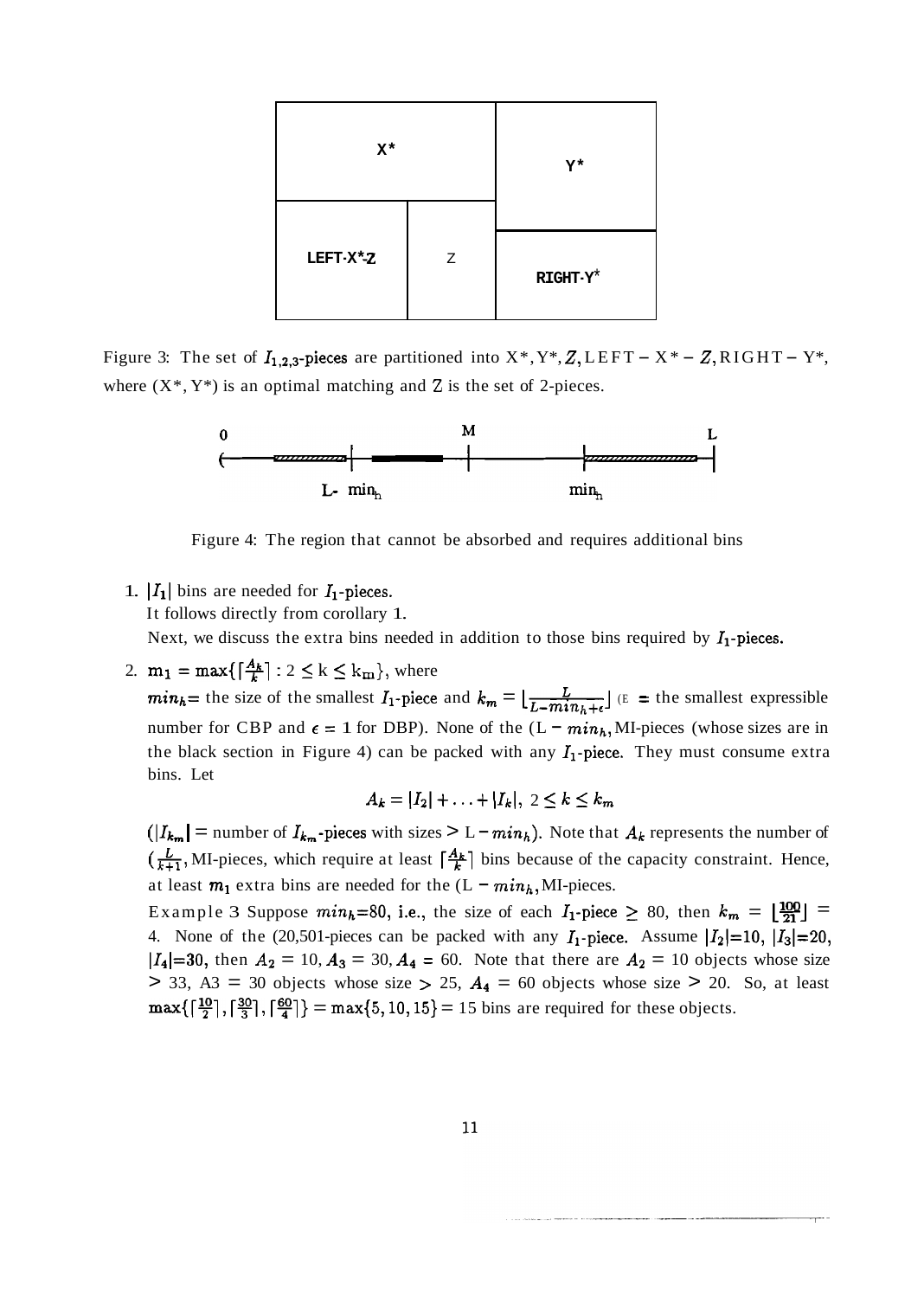## 3.  $m_2 = \lceil \frac{z}{2} \rceil + \max\{\lceil \frac{y}{2} \rceil, \lceil \frac{x+y}{3} \rceil \}^4$ ,

where  $x = |I_3|$ ,  $y = |I_2| - |Z|$  and  $z = |Z|$  after absorption. Ignoring objects whose sizes are  $\leq$  **L/4**, the problem becomes **BP**( $I_{1,2,3}$ ).

#### **Absorption**

Theorem 1 shows that Absorb( $I_{2,3}$ ) finds an optimal matching for  $BP(I_{1,2,3})$  and it is optimal to merge  $(x_i, y_i)$  in the matching by corollary 3.

#### **Z-pack**

Assume *i* and **j** are the smallest two  $I_{2,3}$ -pieces after absorption and  $s_i = a$ ,  $s_j = \beta$  with  $\alpha \leq \beta$ . Let  $Z=(L-\alpha-\beta,M]$ , if  $\frac{L}{4}<\alpha \leq \frac{L}{3}$  and  $Z=[\alpha,M]$ , if  $\alpha > 1$ . By lemma 6, it is optimal to pack two Z-pieces together, requiring at least  $\lceil z/2 \rceil$  extra bins where  $z = |Z|.$ 

• For the remaining  $I_{2,3}$ -pieces (after absorption and packing of  $Z$ -pieces), at most three of them can be packed together. If there are  $x I_2$ -pieces and y  $I_3$ -pieces left, then at least  $max\{\lceil \frac{x}{2} \rceil, \lceil \frac{x+y}{3} \rceil\}$  are required for these objects, which is similar to the calculation of  $m_1$ .

So, at least  $m_2$  extra bins are needed to pack the  $I_{1,2,3}$ -pieces in the set, and  $m_2$  is a lower bound for the original set by lemma 4 (the subproblem principle).

BIG is used in the two algorithms we have developed for determining the lower bound for any instance of bin-packing. The first algorithm is applicable for both CBP and DBP, while the second assumes the discrete case to achieve faster performance.

#### **4.2 Algorithm 1**

Algorithm 1 in Figure 6 follows directly from previous discussions. It classifies objects into  $I_k$ pieces, sorts  $I_1$ , calculates SUM, and then calculates BIG using the methods discussed in Section 4.1. Consider the time complexity of algorithm 1. Sorting objects in  $I_1$  and  $I_{2,3}$  requires  $O(n \log n)$ . Additionally, calculation of BIG requires  $O(n \log n)$  time because each  $I_{2,3}$ -piece needs  $O(\log n)$ time to find its largest compatible  $I_1$ -piece. Hence, the overall time complexity is  $O(n \log n)$ .

#### **Theorem 2** *Algorithm* **1** *gives a lower bound on the optimal solution of BP.*

Proof: The calculation of BIG follows directly from the arguments in Section 4.1, which is a lower bound on  $S^*$  { $i \in I : s_i > \frac{L}{4}$ }, and hence, is a lower bound on S<sup>\*</sup>.

 $4y \leftarrow y - 1$ , if **z** is odd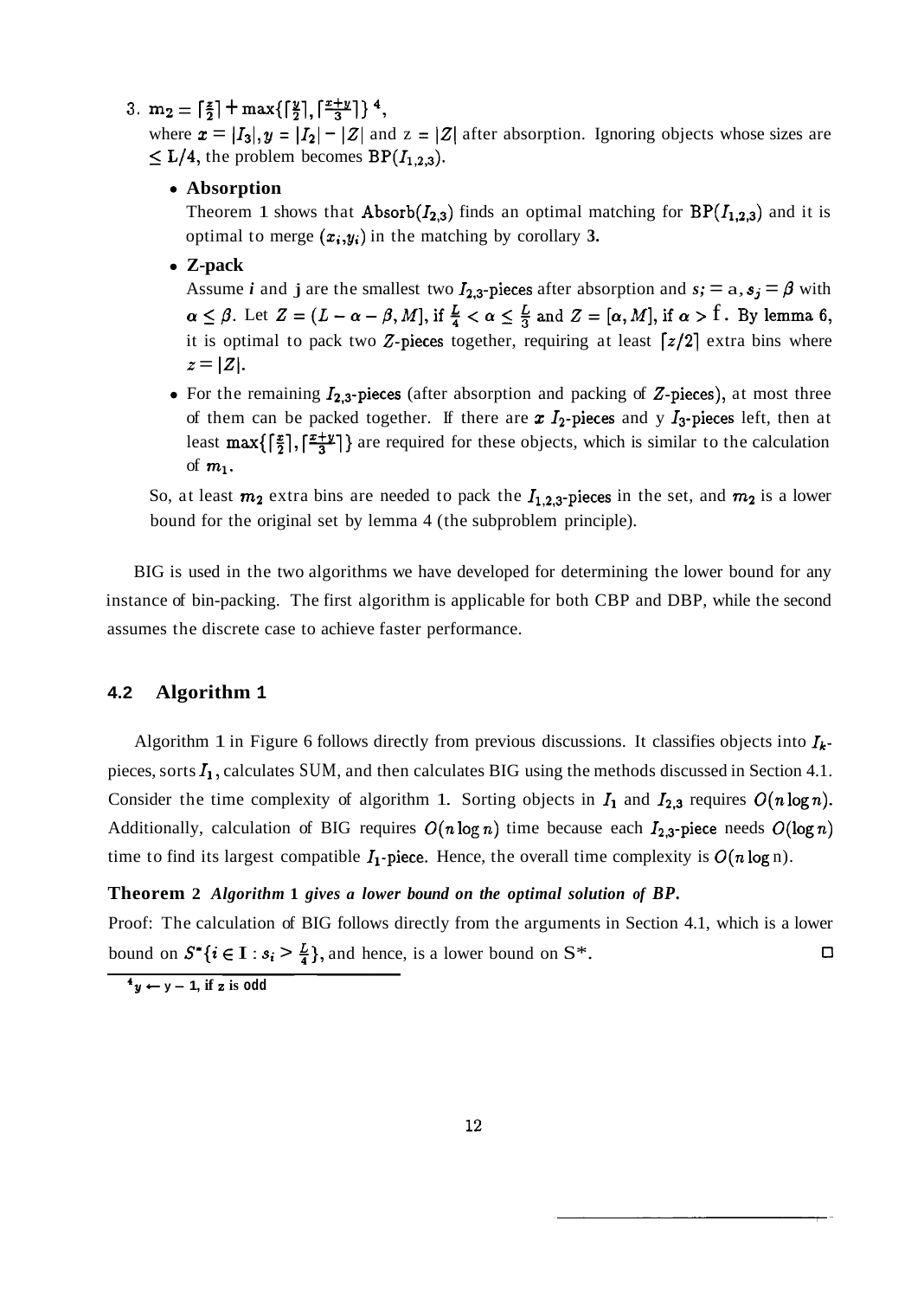## $[$   $$

1. calculate **SUM** 

2. calculate  $m_1$ 

- (a) Let  $min_h$ = the size of the smallest  $I_1$ -piece,  $k_m = \lfloor \frac{L}{L-min_h + \epsilon} \rfloor$
- (b) count  $|I_k|, 1 \le k \le k_m$  $(|I_{k_m}|$  = number of  $I_{k_m}$ -pieces with sizes > L =  $min_h$ ).
- (c) calculate  $A_k = |I_2| + ... + |I_k|, 2 \le k \le k_m$
- (d)  $m_1 = \max\{\lceil \frac{A_k}{k} \rceil : 2 \le k \le k_m\}$
- 3. calculate  $m_2$ 
	- (a) Absorb $(I_{2,3})$
	- (b) Assume *i* and *j* are the smallest two  $I_{2,3}$ -pieces left and  $s$ ; =  $\alpha$ ,

$$
s_j = \beta, \ \alpha \leq \beta. \quad \text{Let } Z = \begin{cases} [\alpha, M] & \text{if } \alpha > \frac{L}{3} \\ (L - \alpha - \beta, M] & \text{if } \frac{L}{4} < \alpha \leq \frac{L}{3} \end{cases}
$$

(c) 
$$
x = |I_3|
$$
,  $y = |I_2| - |Z|$ ,  $z = |Z|$ 

(d) 
$$
m_2 = \begin{cases} \lceil \frac{z}{2} \rceil + \max(\lceil \frac{y}{2} \rceil, \lceil \frac{z+y}{3} \rceil) & \text{if } z \text{ is even} \\ \lceil \frac{z}{2} \rceil + \max(\lceil \frac{y-1}{2} \rceil, \lceil \frac{z+y-1}{3} \rceil) & \text{if } z \text{ is odd} \end{cases}
$$

4. 
$$
B \text{IG} = |I_1| + \max\{m_1, m_2\}
$$

**5.** return max{SUM, BIG)

Figure 5: An algorithm for calculating a lower bound in  $O(n \log n)$  time.

#### [ **Algorithm 1** ]

- 1. classify objects into appropriate  $I_k$  groups
- 2. sort  $I_1$
- 3. return LB()

Figure 6: Algorithm 1 provides a lower bound for DBP and CBP in  $O(n \log n)$  time.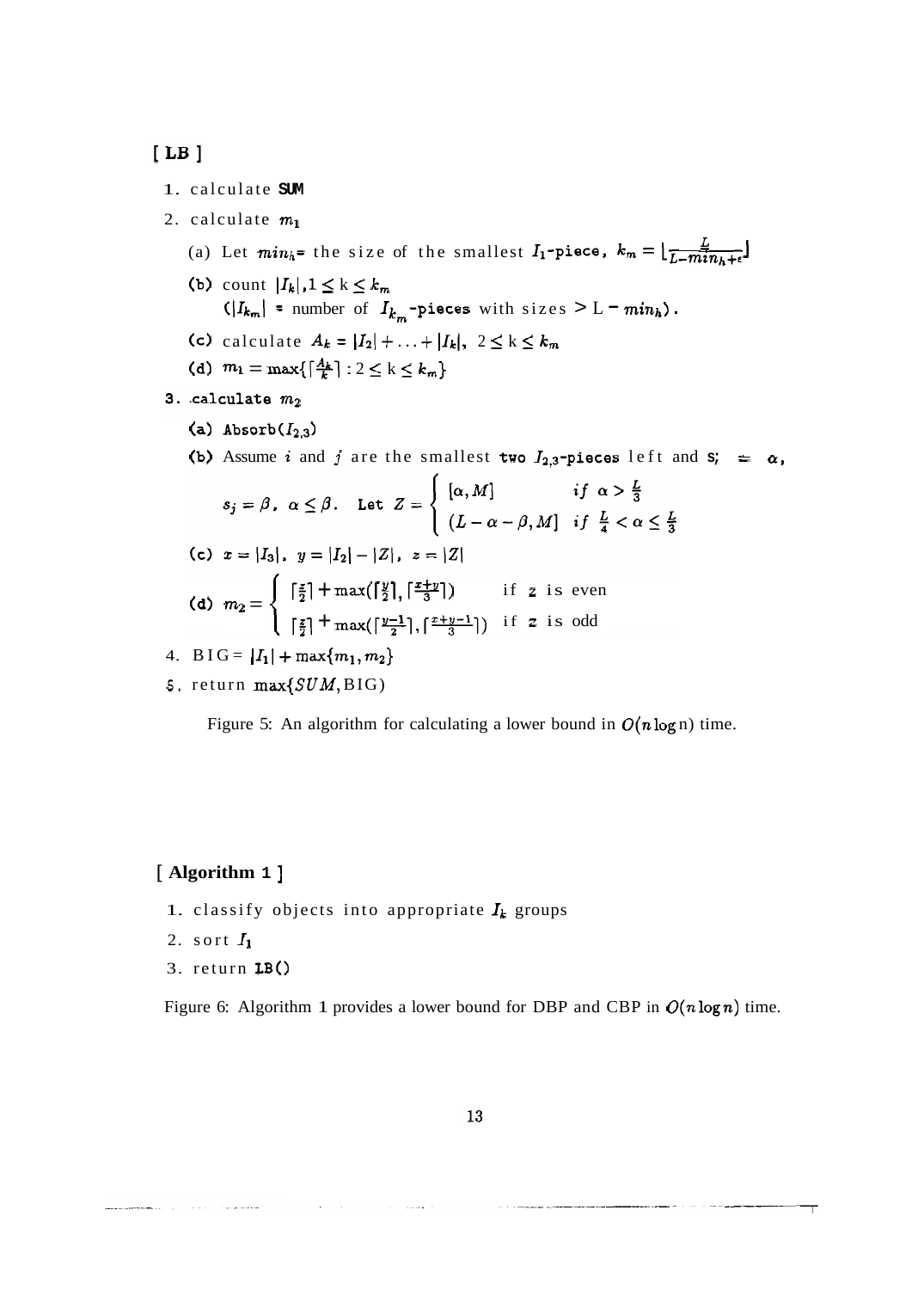#### **4.3 Algorithm 2**

For Discrete Bin-Packing, the capacity of each bin is L and **all** sizes are integer numbers in (O,L]. Normally  $L \ll n$ . In this section, we describe algorithm 2, a variation of algorithm 1, which takes advantage of this property. Its time complexity is  $O(n + L \log L)$  which is faster in many applications. If we partition the set of objects into groups, much search effort can be eliminated by dealing with groups instead of individual objects. We define a *bucket* as a maximal subset of equal-sized<sup>5</sup> objects. The set of objects I is partitioned into disjoint buckets,  $B_k$ ,  $1 \le k \le L$ , and  $|B_k|$  is the number of objects in bucket  $B_k$ .

We say that a merge is perfect, if its content is precisely L. A perfect merge with k components is called a *perfect-k-way merge.* The following theorem shows that it is always optimal to do perfecttwo-way merging, if possible. It is convenient to view a packing P as a partition of the set of objects I, where members of each subset are assigned to the same bin.

#### **Theorem** *3 Optimality is preserved under Perfect-two-way Merges.*

Proof: Let P be an optimal packing. Suppose P contains two subsets (bins)  $(x_1 \ldots x_m)$  and  $(y_1 \ldots y_n)$ with  $s_{x_1} + s_{y_1} = L$ . Note that:

$$
\sum_{i=1}^{m} s_{x_i} \le L \Longrightarrow \sum_{i=2}^{m} s_{x_i} \le L - s_{x_1} \tag{5}
$$

$$
\sum_{j=1}^{n} s_{y_j} \le L \Longrightarrow \sum_{j=2}^{n} s_{y_j} \le L - s_{y_1} \tag{6}
$$

Let Q be another packing such that Q is the same as P except that Q contains bins  $(x_1,y_1)$  and  $(x_2...x_m,y_2...y_n)$  (namely, swapping  $y_1 \& x_2...x_m$ , see Figure 7). Q is valid because

- In Bin 1,  $s_{x_1} + s_{y_1} = L$ .
- In Bin 2,  $\sum_{i=2}^{m} s_{x_i} + \sum_{j=2}^{n} s_{y_j} \le 2L s_{x_1} s_{y_1} \le L$ .

Hence, Q is another optimal packing since it uses the same number of bins as P. Continuing the same argument, there exists an optimal packing by doing perfect-two-way merging before packing. a

Note that the pseudo objects formed by perfect-two-way merging have size L, which are  $I_1$ pieces and are unable to absorb any  $I_{2,3}$ -pieces. This theorem is used in algorithm 2 to reduce the problem size whenever applicable.

**<sup>5</sup>When L is large, this definition can be modified such that a bucket contains objects with sizes within some interval.**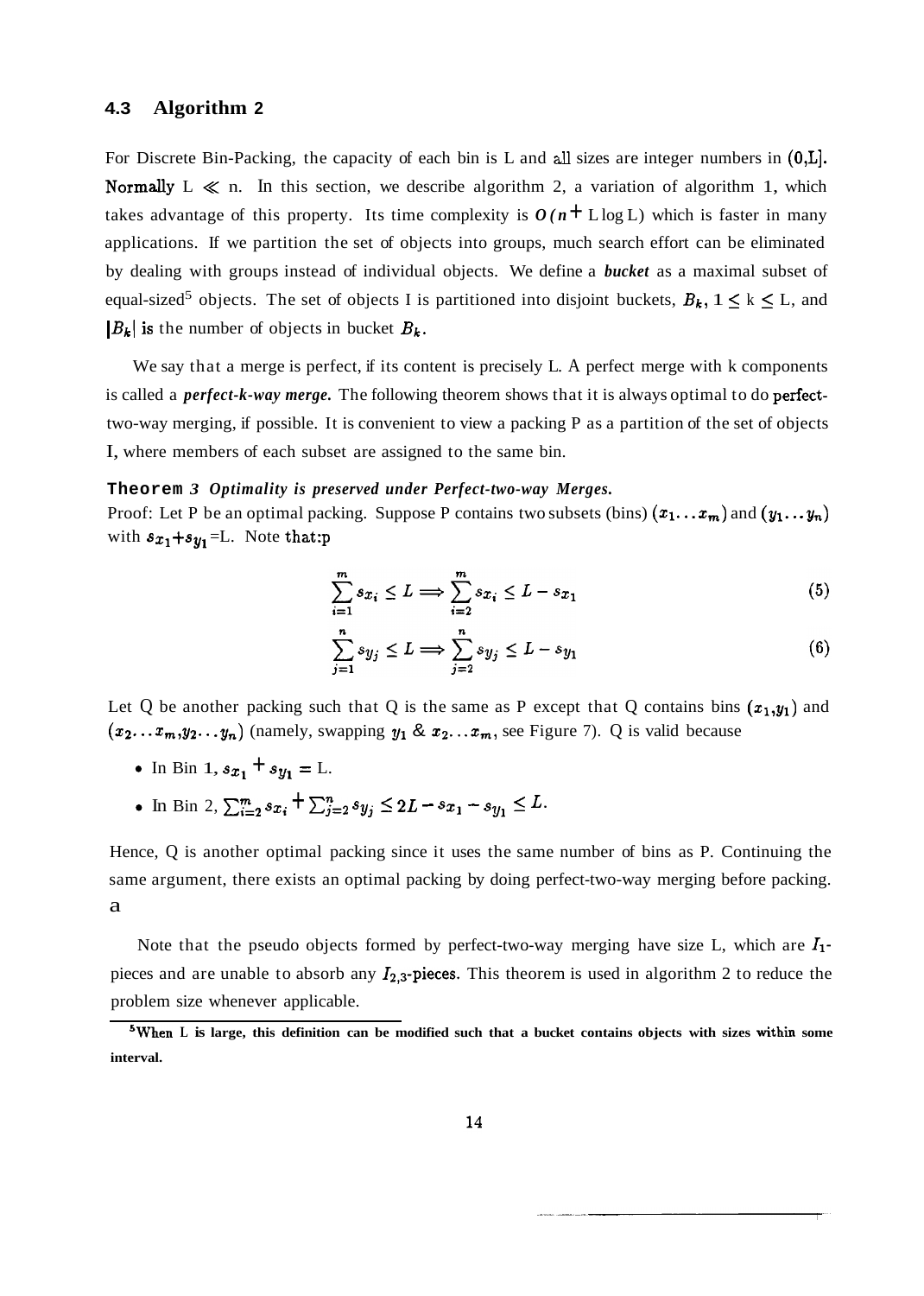

**Figure 7:** Swapping the contents of two bins where  $s_{x_1} + s_{y_1} = L$ .

[ **Algorithm 2** ]

- **1. classify objects into appropriate buckets**
- 2. do all possible Perfect-Tuo-Way merges
- **3. return LBO**

Figure 8: Algorithm 2 provides a lower bound for DBP in  $O(n^+ L \log L)$  time.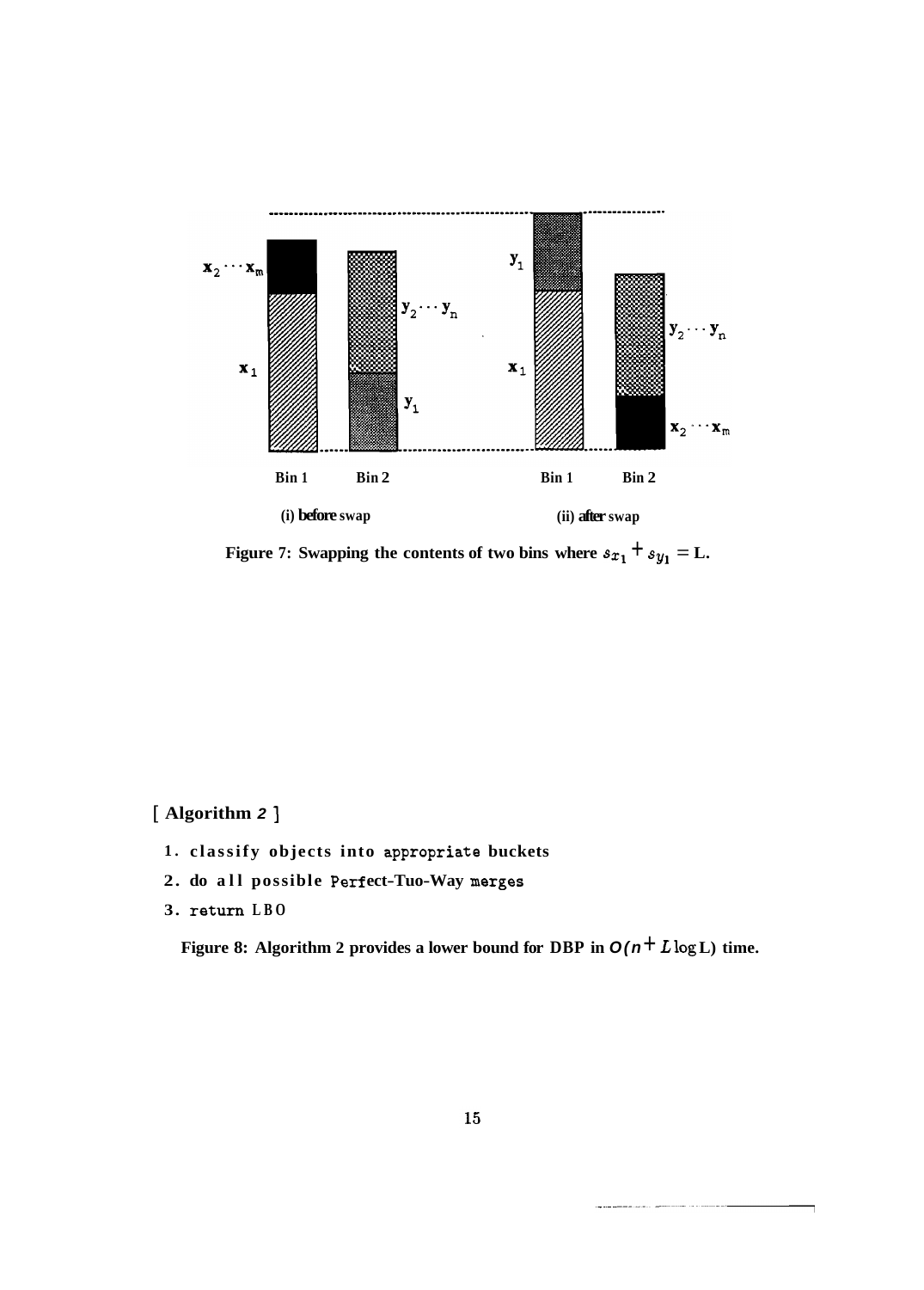| Algorithm | Classification | Sorting       | Calculate SUM | Calculate <b>BIG</b> | <b>Overall Time</b>     | Memory |
|-----------|----------------|---------------|---------------|----------------------|-------------------------|--------|
|           | O(n)           | $O(n \log n)$ | O(n)          | $O(n \log n)$        | $O(n \log n)$           | O(n)   |
|           | O(n)           |               | O(n)          | $O(L \log L)$        | $O(n+L\log L)$ $O(n+L)$ |        |

Table **2:** Comparison of Algorithms 1 and **2** 

Algorithm **2** in Figure 8 further partitions the set of objects into L buckets. Although both algorithms call the same procedure LB, the implementation of LB can be quite different for CBP and DBP. Consider merging two buckets *B*, and  $B_t$ , if  $|B_s| = a$ ,  $|B_t| = b$ ,  $a < b$  before merging, then  $|B_{s}| = 0$ ,  $|B_{t}| = b - a$ ,  $|B_{s+t}| = |B_{s+t}| + a$  after merging. Because we are only concerned about the number of objects in buckets, algorithm **2** does not require truly merging objects. Consider the time complexity of algorithm **2.** The  $I_{2,3}$ -pieces are partitioned into  $\frac{L}{4}$  buckets. For each  $s \in (\frac{L}{4} - \frac{L}{2})$ , it requires  $O(\log L)$  time to find the largest  $t \leq L - s$ . Hence, the time complexity of calculating BIG for DBP in algorithm **2** is reduced to O(L log L) which is independent of n.

#### **Corollary** *5 Algorithm 2 gives* a *lower bound on the optimal solution of DBP.*

Proof: Algorithm **2** is equivalent to algorithm 1 except that we deal with buckets in decreasing order. The algorithm also employs perfect-two-way merging to help reduce the problem size. Optimality is preserved by doing perfect-two-way merges by theorem **3.** •

A comparison of time and space complexities of these two algorithms is shown in table **2.**  Asymptotically, they have the same performance when  $L = O(n)$ . Algorithm 1 has the advantage that it is not sensitive to the precision of L and requires less memory. Algorithm **2** is linear, if  $n = O(L \log L)$ , which holds for many applications.

## **SIMULATION ANALYSIS**

We demonstrate the impact of this lower bound technique by simulating BFD algorithm on sets of n objects with sizes uniformly distributed over intervals (u,v] of  $(0,L]$  for  $0 \le u \le v \le L$ . Four typical (u,v]-intervals are shown in Figure 9. The centerline is depicted as  $s = M = \frac{L}{3}$ . The shaded regions represent the portion that cannot undergo perfect two-way merging. The objects in this region cause SUM to fail as a good estimate of the optimal solution.

We examine the number of bins used (designated as SOL in the figures) and the approximate error rates of BFD algorithm using SUM and LB as estimates of the optimal solution. Recall the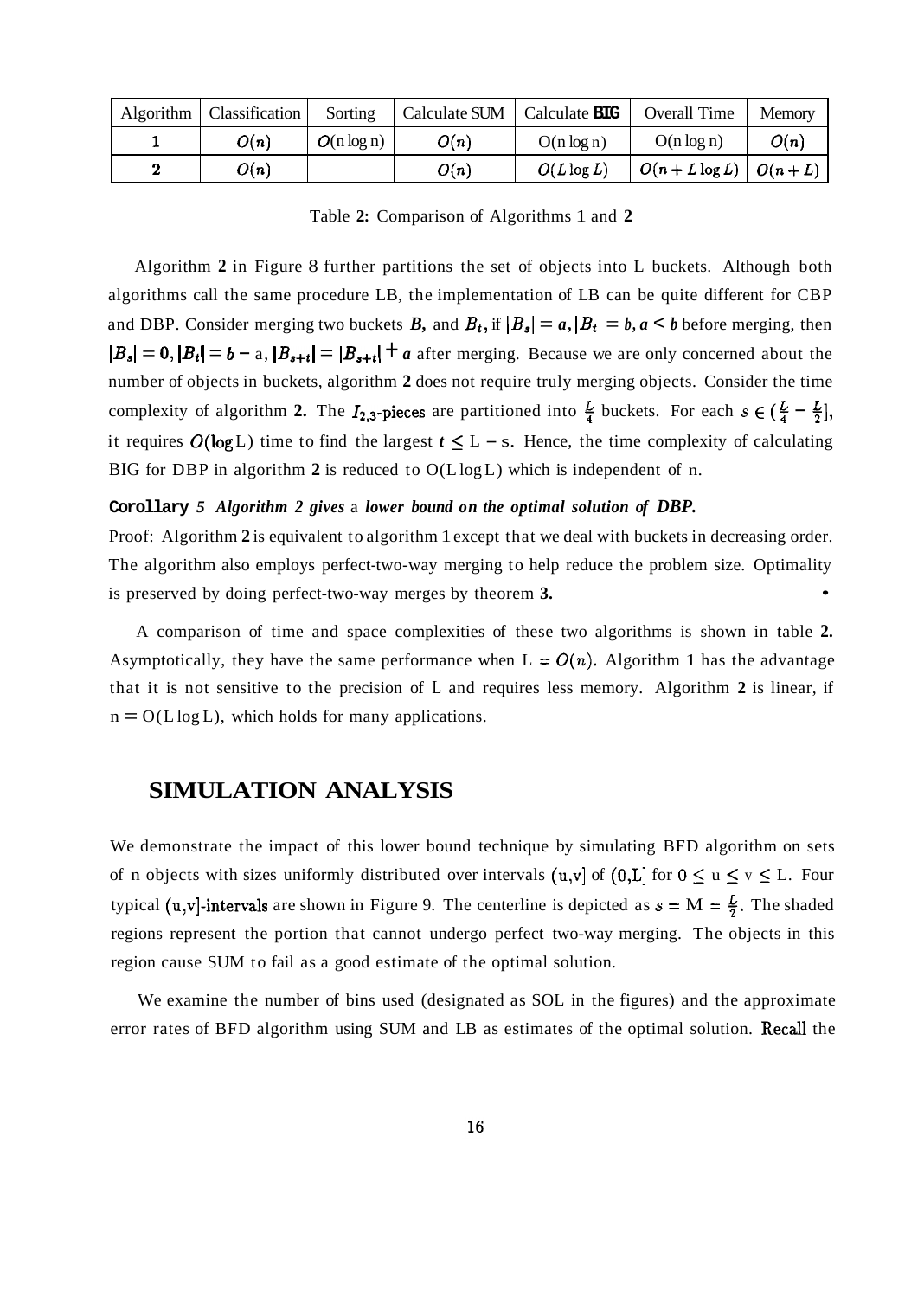

Figure 9: Four typical (u,v]-intervals. (a)  $u < M$ ,  $v < M$ ; (b)  $u < M$ ,  $v > M$ ,  $u + v < L$ ; (c)  $u < M, v > M, u + v > L$ ; and (d)  $u > M, v > M$ .

approximate error rate using  **as an estimate of the optimal solution is:** 

$$
r(lb) = \frac{SOL - lb}{lb} = (\frac{SOL}{lb} - 1) * 100\%
$$

where SOL is the number of bins used by the algorithm.

Simulations were done on a SUN/4 SPARC workstation, using random, the random number generator provided by UNIX, with  $n = 30000$  and  $L = 100$ . Ten random instances are packed for each parameter under consideration. We consider the following three cases:

- 1. **fixed length** :  $l = \frac{L}{k}$ , k = 2...8. (results shown in Figures 11-14)
- 2. **fixed left bound :**  $u = 0$  and  $\frac{L}{k}$ ,  $k = 2...8$ . (results shown in Figures 15-18)
- **3. fixed right bound v = L** and  $(1 \frac{1}{k})L$ , k = 2... 8. (results shown in Figures 19-22)

#### **5.1 Simulation Results**

Because the sizes of objects are numbers drawn from a uniform distribution in  $(u,v)$ , SUM increases linearly as we move right on the horizontal axis. SUM is a good estimate of  $S^*$  only when there are many small objects that can fill in the empty space of bins consumed by large objects. The curve of LB, though not shown, is easily constructed by taking the maximum of the two curves. SUM is the dominant component in LB when there are more small objects, while BIG is the dominant component when there are fewer small objects. For graphs in Figures 11, 12, 19, and 20, SUM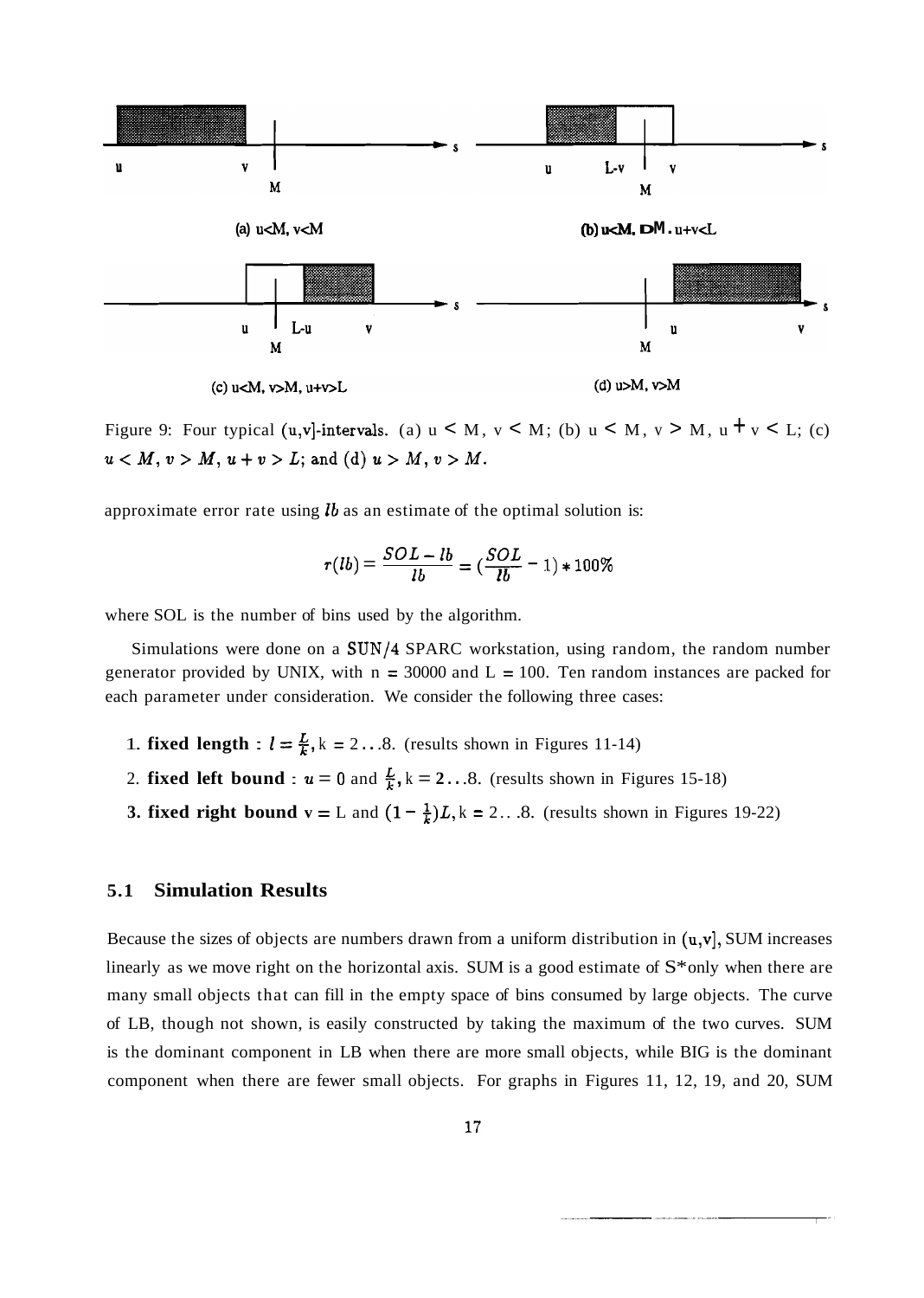

**Figure 10: (u,v]-intervals considered in our simulation. (a) fixed length 1, (b) fixed left bound u and (c) fixed right bound v.**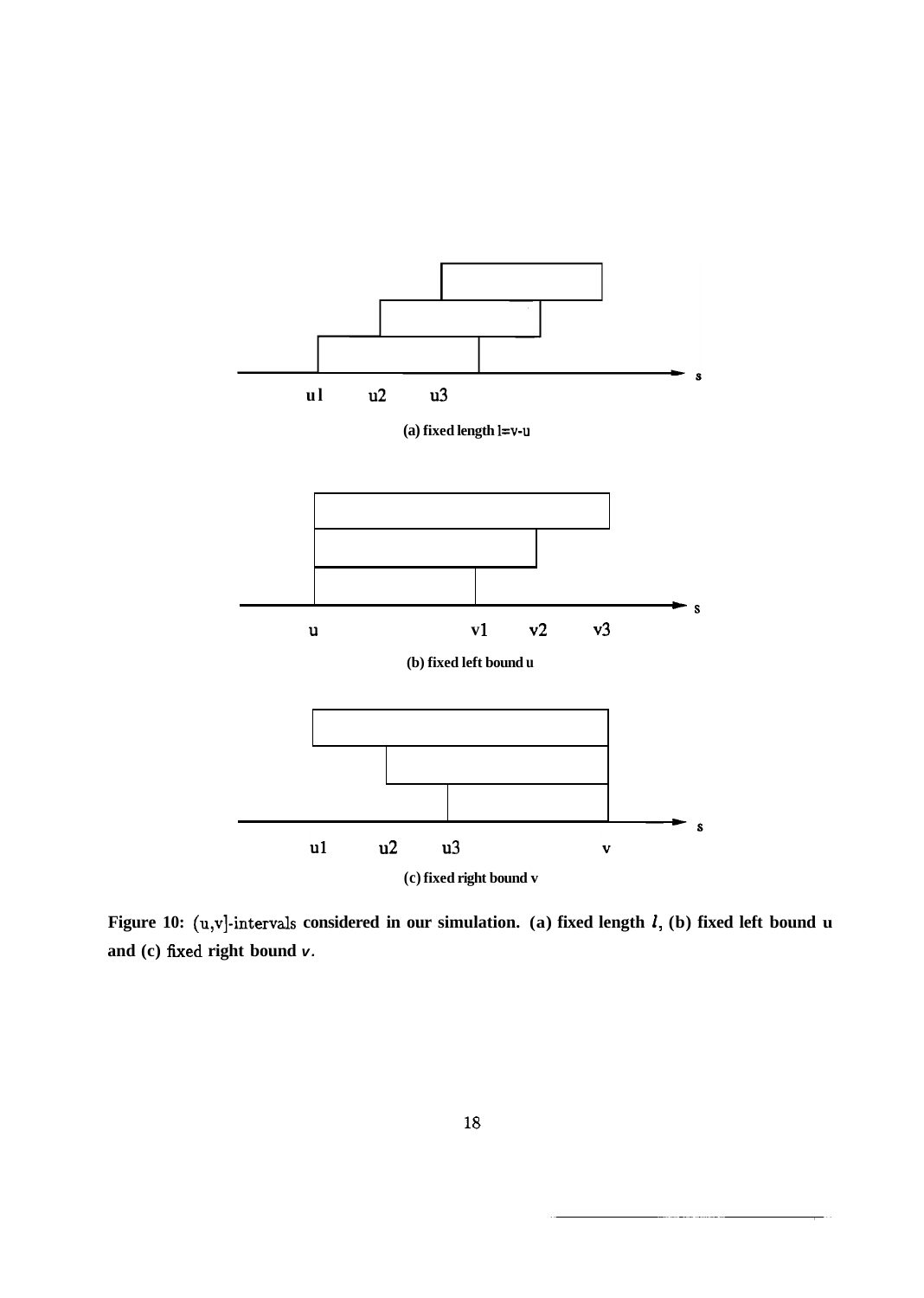and BIG intersect at critical points where BIG becomes the dominant component in LB as we move to the right on the horizontal axis in the graphs. Observe that  $r(SUM)$  reaches its (global) minimum, when the  $(u, v)$ -interval is symmetric with respect to the center line, because of the uniform distribution.

Notice, in Figure 17, that BFD appears optimal when the left bound  $u > \frac{L}{3}$ , and we prove this in the following corollary.

#### **Corollary 6** BFD *provides an optimal solution for*  $BP(I_{1,2})$ *.*

Proof: BFD sorts all objects by size in nonincreasing order into a queue Q. For each object i in Q, it then searches the *used* bins to find a bin whose empty space is closest to *s;.* If there is not such a bin, a new bin is created and i is assigned to that bin. Note that placing an object i in a bin with content s is equivalent to merging i with a (pseudo) object j with  $s_j = s$ . Thus, BFD finds the largest compatible (pseudo) object j (a bin I with content  $s_j$ ) for each object i in Q and merge  $(i, j)$  (place i in bin I). If we divide Q into two sub-queues R and L such that R contains all the  $I_1$ -pieces and L contains the remaining  $I_2$ -pieces, it is easy to see, from previous discussion, that BFD gives an optimal packing.  $\Box$ 

#### **Corollary 7** BFD *provides an optimal solution for BP* $(I_{1,3})$ .

In the following sections, we describe the behavior of  $r(SUM)$  and  $r(LB)$  for various cases and give intuitive explanations of the phenomena.

#### **5.1.1 Intervals with Fixed Length**

In case 1, depicted in Figure 10(a), we consider intervals (u,v) of fixed length,  $l = \frac{L}{k}$ ,  $2 \le k \le 9$ . The simulation results are shown in Figures 11-14. For small u, SUM is the dominant component in LB, while BIG is the dominant component for large u. The gap between the two curves for small u is narrowed when *l* decreases. For  $l = \frac{L}{2}$ , the mean r(LB) drops to zero when  $u > \frac{L}{4}$  (see Figure 13), which corresponds to the case in Figure  $9(c)$ , where  $(u,M)$ -pieces are almost completely absorbed by  $I_1$ -pieces; hence,  $S^* \approx LB$ .

As we move the interval to the right on the graph,  $r(SUM)$  changes as follows (see Figures 13 and 14):

- r(SUM) is small for small u, where most of the empty space caused by large objects is filled by small objects.
- As u increases,  $r(SUM)$  increases to a local maxima when most objects are medium sized.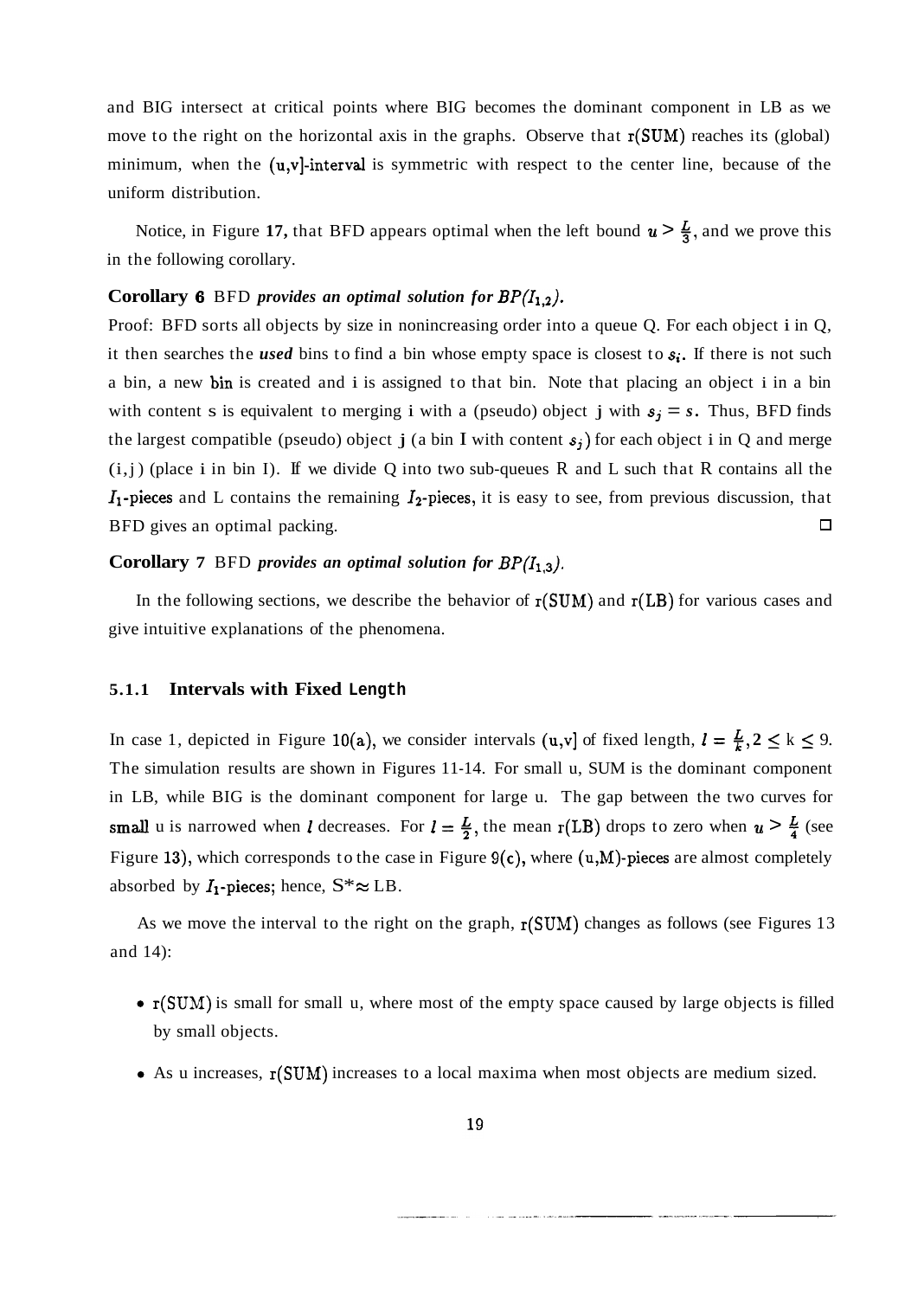- Then  $r(SUM)$  starts to decrease because SUM increases and SOL remains almost unchanged (as can be seen by the middle "flat" portion of SOL in Figures 11 and 12).
- $r(SUM)$  reaches its minimum value with SOL  $\approx$  SUM,  $r(SUM) \approx 0$ , when the interval is symmetric with respect to the center line.
- Passing this global minima,  $r(SUM)$  again increases because more  $I_1$ -pieces cannot be perfectly merged with other pieces, causing the empty space to increase.  $r(SUM)$  reaches the (global) maximum when  $u = M$ . At this point, all objects are  $I_1$ -pieces and the empty space is at a maximum.
- **r** r(SUM) decreases as we continue to move the interval to the right along the *s* axis, because  $SUM\cdot$  increases while  $SOL = n$  remains unchanged.

The maximum and minimum values of  $r(SUM)$  and their corresponding u values for fixed length intervals are summarized in table **3.** We form two conjectures about r(SUM) by examining the table and the figures. Conjecture 1 follows from the fact that  $r(SUM)$  is minimum when the interval is symmetric with respect to the center line, and conjecture 2 results because the maximum  $r(SUM)$ increases as the length of the interval decreases.

Conjecture 1 (Maximum and Minimum r(SUM)) *If the length 1 of (u,v]-interval is fixed, then the mazimum*  $r(SUM)$  *occurs at*  $u = M$  *and the minimum*  $r(SUM)$  *occurs at*  $u = \frac{L-l}{2}$ .

Conjecture 2 *The maximum* r(SUM) *increases as the length of the interval decreases.* 

Notice that when  $u = M$ ,  $r(SUM)$  is maximum and  $SOL = n$ . As the length of the interval decreases, SUM decreases and  $r(SUM) = \frac{n}{SUM} - 1$  increases.

#### **5.1.2** Intervals with Fixed Left Bound

In case 2, depicted in Figure 10(b), we consider intervals with a fixed left bound,  $u = 0$  and  $\frac{L}{k}$ ,  $2 \le k \le 8$ . The simulation results are shown in Figures 15-18. For  $u = \frac{L}{2}$  and  $\frac{L}{3}$ , BFD is optimal by lemma 6, so  $r(LB)=0$ .

Before summarizing the results, we discuss the simulation, results for various values of u:

- **1. If**  $u = \frac{L}{2}$ , all objects are  $I_1$ -pieces; hence, SOL=n and r(LB)=0. However, SUM increases linearly as v increases; hence,  $r(SUM)$  decreases linearly as v increases.
- 2. If  $u = \frac{L}{3}$ , then
	- if  $v < \frac{2L}{3}$ ,  $r(SUM)$  decreases as v increases.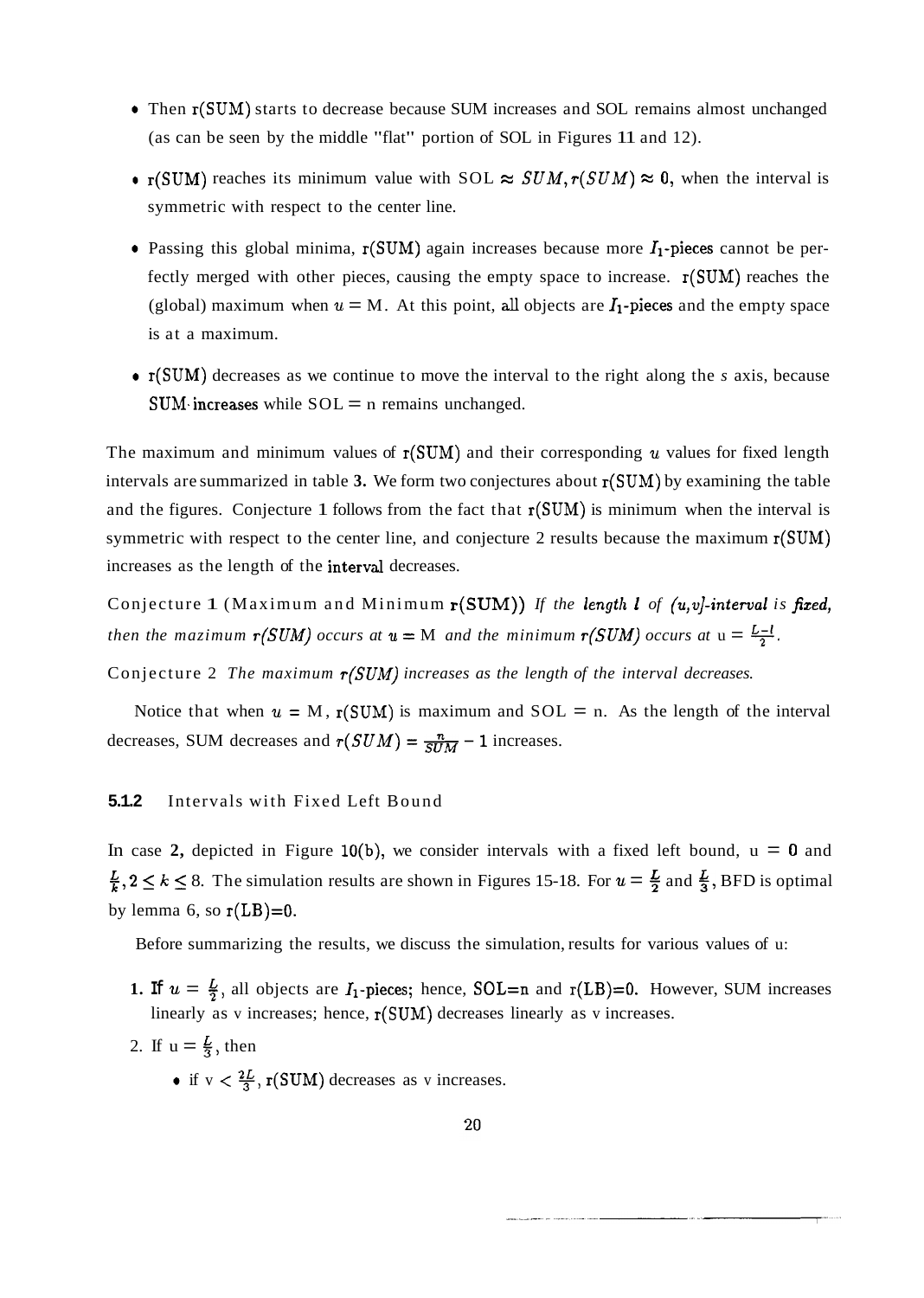| length $(l)$  | maximum. r(SUM) | u position | minimum $r(SUM)$ | u position |
|---------------|-----------------|------------|------------------|------------|
| $\frac{L}{2}$ | 33%             | 50         | 0%               | 24         |
| $\frac{L}{3}$ | 50%             | 50         | 0%               | 33         |
| $\frac{L}{4}$ | 58%             | 50         | 0%               | 37         |
| $\frac{L}{5}$ | 65%             | 50         | 0%               | 39         |
| $\frac{L}{6}$ | 70%             | 50         | $0\%$            | 41         |
| 픚             | 73%             | 50         | $0\%$            | 42         |
| $\frac{L}{8}$ | 77%             | 50         | 0%               | 43         |
| $\frac{L}{9}$ | 79%             | 50         | 0%               | 44         |

Table 3: Maximum and minimum values of  $r(SUM)$  and their corresponding u positions for intervals with fixed length.

- if  $v = L u = \frac{2L}{3}$ ,  $r(SUM)$  reaches its minimum value.
- if v  $> \frac{2L}{3}$ , more  $I_1$ -pieces cannot be packed perfectly, so r(SUM) increases as v increases. Note that  $r(SUM)$  increases more slowly when v becomes large because the objects that waste space in the bins become large, and the empty space is small.
- 3. The curves for  $u = \frac{L}{k}$ ,  $4 \le k \le 9$  basically have the same shape except that the approximate error rate is small for small  $u$ . This happens because there are more small objects to fill the empty spaces in bins used by large objects. Hence, we consider only the case when  $u = \frac{L}{3}$ .  $r(SUM)$  reaches a minimum at  $v = L - u = \frac{3L}{4}$ . Also observe that  $r(LB) \approx 0$  when  $\frac{L}{4}$  <  $v \leq \frac{3L}{8}$  and  $v \geq \frac{5L}{8}$ . Hence, we make the following conjecture:

**Conjecture** 3 **BFD** is optimal for 
$$
BP(\frac{L}{4}, \frac{3L}{8})
$$
.

For  $BP(\frac{L}{4}, \frac{3L}{8})$ ,  $|I_3| \approx 2|I_2|$ . Hence, when BFD first packs two  $I_2$ -pieces together and then fills the empty space with an  $I_3$ -piece (e.g., two objects with size 34 are packed first, then an object with size 32 is added), empty space is minimized.

4. If  $u = 0$ , both  $r(SUM)$  (< 0.35%) and  $r(LB)$  (< 0.04%) are small; an effect similar to the experimental study in [BJ83]. When  $v \le 92$ , there are more small objects than empty space; hence, bins are full and SUM provides a good estimate. When  $v > 92$ , there are more large objects, and there are not enough small objects to fill the empty space, causing the error to increase.

From these simulation results, depending on the relative position of v and  $L - u$ , we draw the following conclusions:

•  $v < L - u$  (corresponding to the case in Figure 9(b)): As v increases, more  $(u, M]$ -pieces perfectly absorbed by  $I_1$ -pieces, the shaded region decreases; hence,  $r(SUM)$  decreases.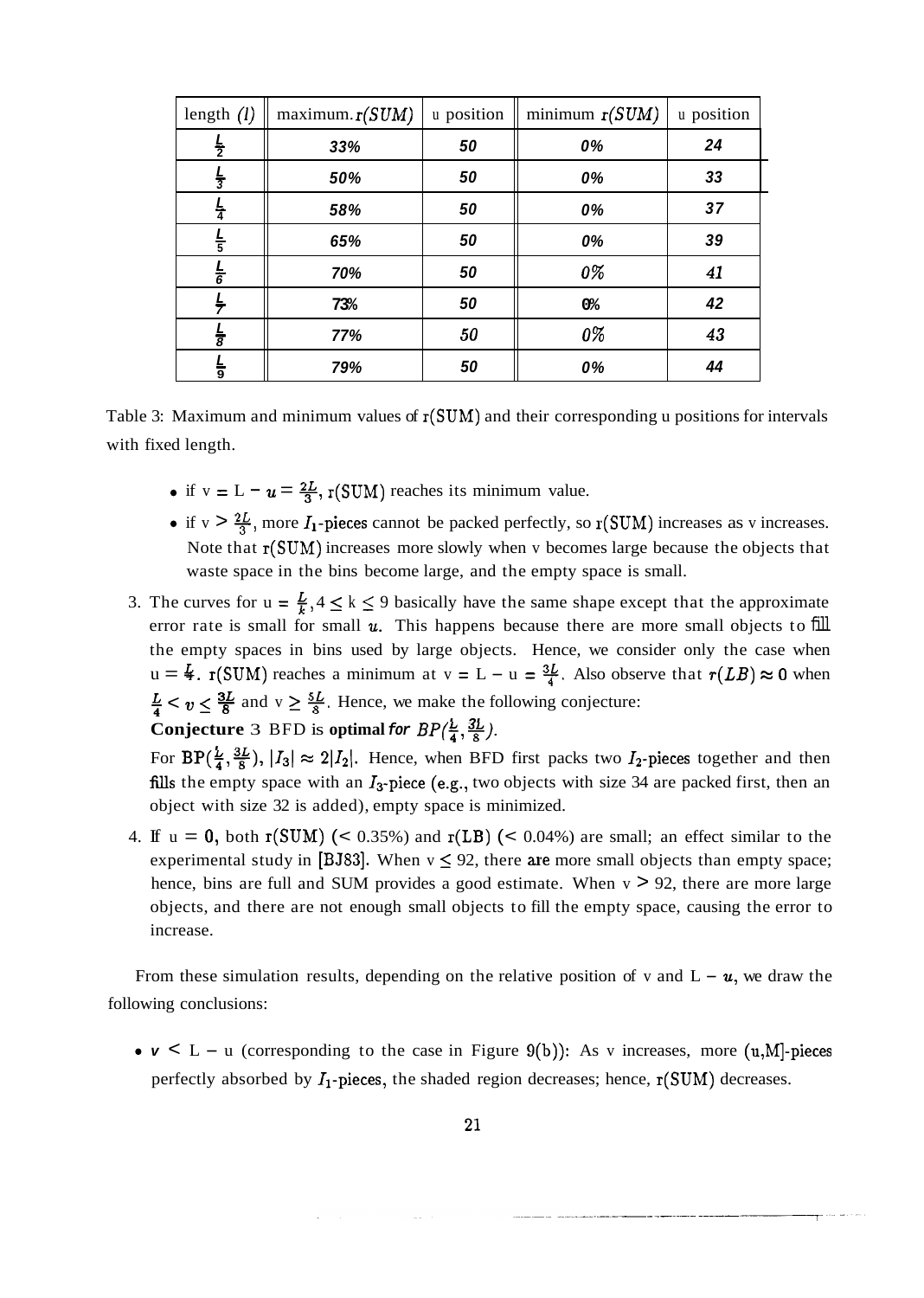- $v = L u$ : The interval is symmetric with respect to the center line; hence,  $r(SUM) \approx 0$ . The global minimum of  $r(SUM)$  occurs when  $v = L - u$ .
- $v > L-u$  (corresponding to the case in Figure 9(c)): Most (u,M]-pieces are perfectly absorbed by  $I_1$ -pieces; hence, SOL  $\approx$  LB and  $r(LB) \approx 0$ .

#### **5.1.3** Intervals with Fixed Right Bound

In case 3, depicted in Figure  $10(c)$ , we consider intervals with a fixed right bound,  $v = L$  and  $(1 - \frac{1}{k})L$ ,  $k = 2...8$ . The simulation results are shown in Figures 19-22.

Below we summarize the simulation results for various values of v:

- 1.  $v = \frac{L}{2}$ . When  $u = 0$ , the interval is symmetric with respect to the line  $\frac{L}{4}$ . An object **i** can be packed with an object j,  $s_j = \frac{L}{2} - s_i$ , to form a pseudo object with size  $\frac{L}{2}$ . Then two of these pseudo objects can be packed perfectly. As u increases, more  $(\frac{L}{4}, \frac{L}{2})$ -pieces cannot be packed perfectly; hence,  $r(SUM)$  increases and reaches its maximum value at  $u = \frac{L}{3}$ , where  $S^* = [n/2]$ . Passing this maxima,  $r(SUM)$  decreases because SUM increases while SOL remains unchanged (see Figure 19 for  $v = \frac{L}{2}$  and  $u \ge \frac{L}{3}$ ).
- **2.** The curves are similar for  $v = (1 \frac{1}{k})L$ ,  $k > 2$ , except that the maximum r(SUM) and the minima are different. Hence, we consider only  $v = \frac{2L}{3}$ .  $r(SUM)$  remains small and reaches the minimum at  $u = L - v = \frac{L}{3}$ . Passing this minima, the empty space starts increasing because more  $I_1$ -pieces cannot be packed perfectly. It reaches the maximum at  $u = \frac{L}{2}$ . Again  $r(SUM)$ decreases as  $u$  increases because SUM increases while  $SOL = n$  remains unchanged.

From the simulation results, depending on the relative position of v and  $L - u$ , we draw the following conclusions:

- $u < L v$  (corresponding to the case in Figure 9(b)): Most  $[L v, M)$ -pieces are absorbed perfectly by the  $I_1$ -pieces. The remaining (u, L = v)-pieces are small objects that are typically packed perfectly; hence,  $r(SUM) \approx 0$ .
- $u = L v$ : The interval is symmetric with respect to the center line; hence,  $r(SUM) \approx 0$ . The minimum  $r(SUM)$  occurs at  $u = L - v$ .
- $u > L v$  (corresponding to the case in Figure 9(c)): In this case, most (u,M]-pieces are perfectly absorbed by  $I_1$ -pieces; hence, SOL  $\approx$  LB and  $r(LB) \approx 0$ .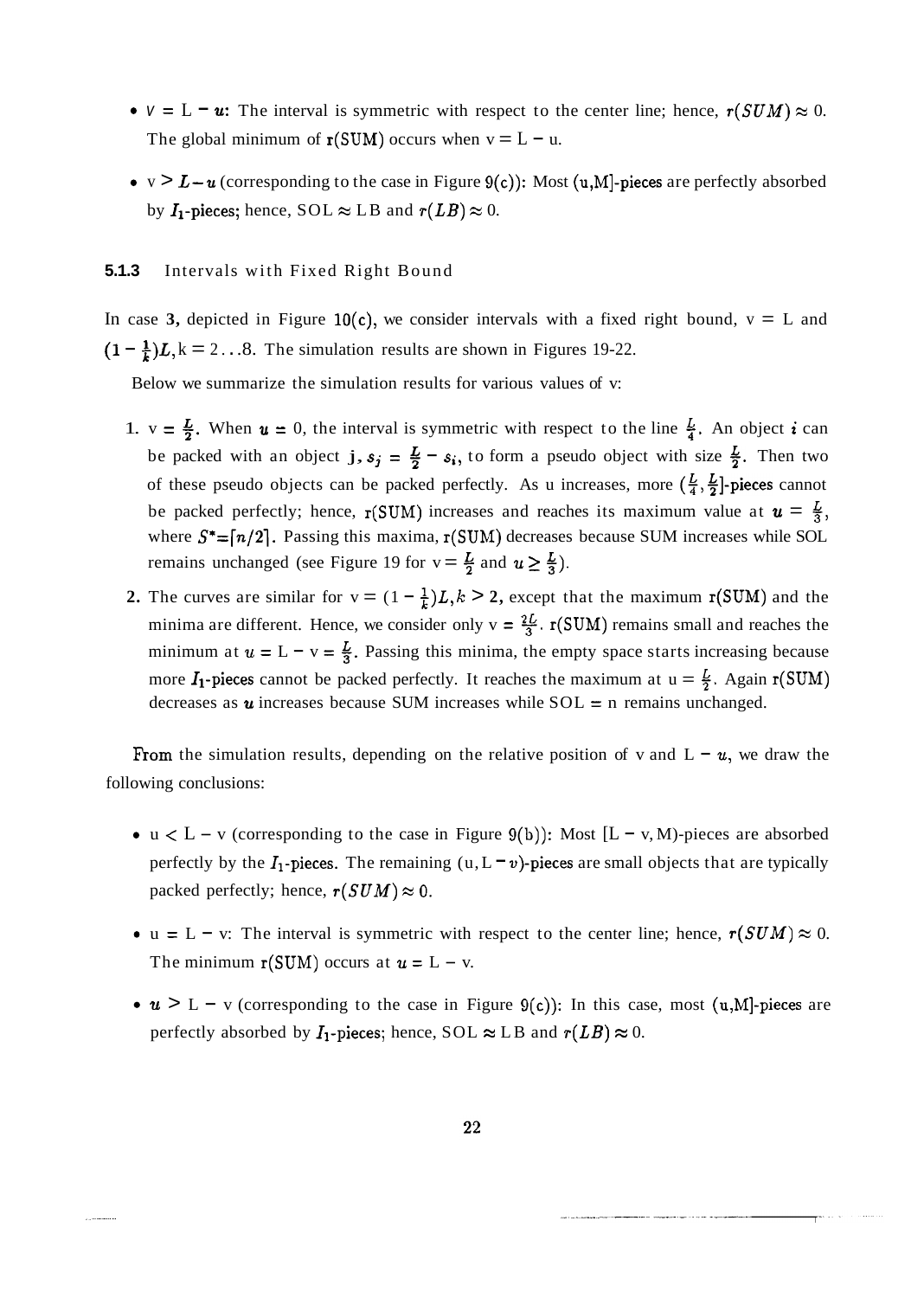## **6 CONCLUSIONS**

In this paper, we present an efficient technique for calculating a new lower bound, LB, on the minimum number of bins to pack a set of objects whose sizes range over  $(0,L]$ . It is tighter than the traditional lower bound, **SUM.** When more large and medium size objects exist, it gives a very good estimate on the optimal solution. As the approximate error rate becomes small, the uncertainty region of the decision problem becomes negligible. In many cases, the solution equals the lower bound, which means that the solution is optimal. It shows that a better estimate on the optimal solution of NP complete problems is important for assessing the quality of heuristic algorithms. In practical applications, we are satisfied with a solution which differs from the optimal solution within a small range of error.

Further improvements can be achieved by considering  $I_{4,5}$ -pieces or determining an even tighter lower bound for packing  $I_{1,2,3}$ -pieces. It is also possible to use this lower bound technique to obtain a smaller worst case  $R(A)$  ratio.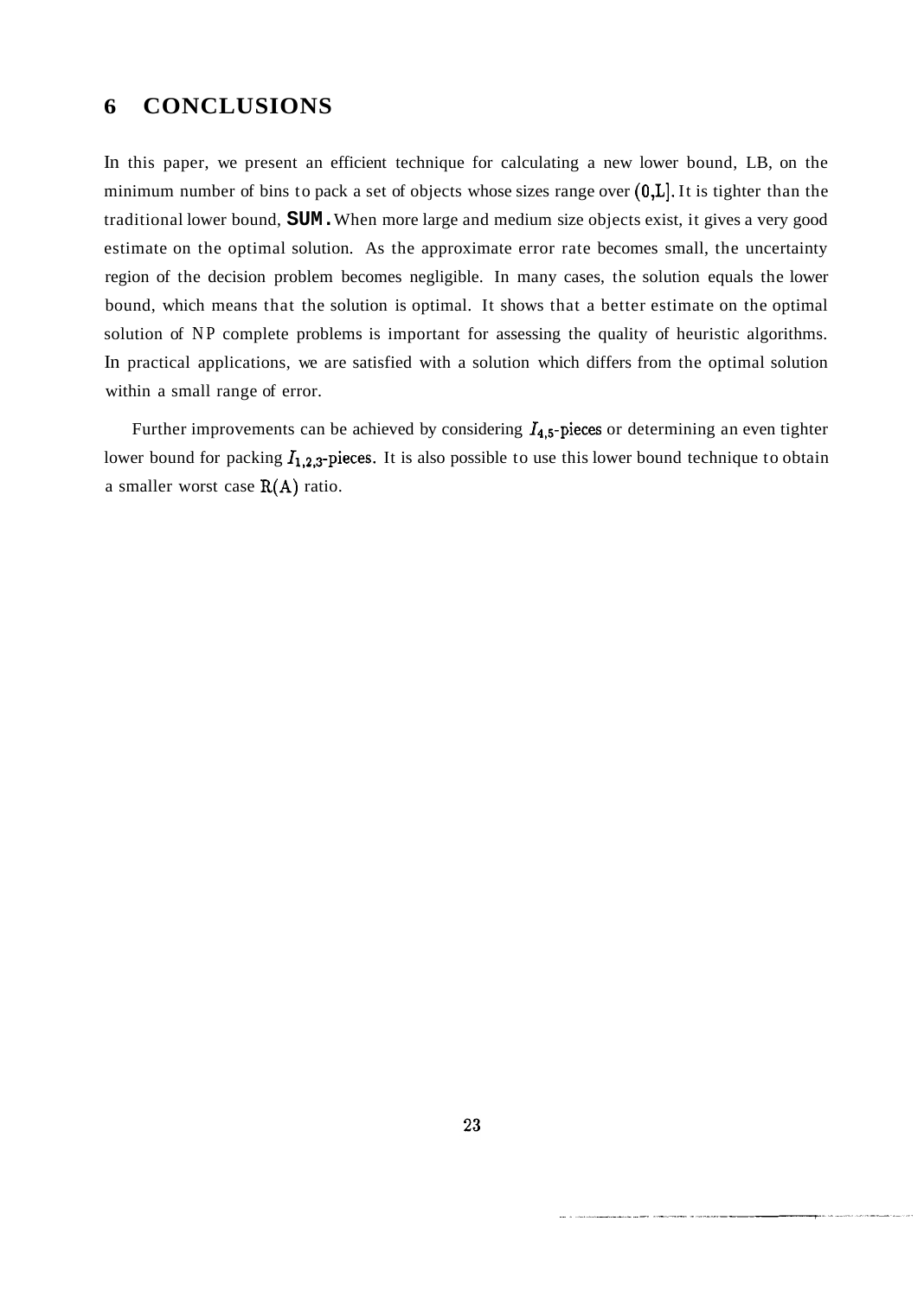## **A** LIST OF SYMBOLS

| $\boldsymbol{\mathcal{N}}$ | natural numbers                                                        |
|----------------------------|------------------------------------------------------------------------|
| ${\cal R}$                 | real numbers                                                           |
|                            | number of objects                                                      |
|                            | the set of objects                                                     |
| L                          | capacity of a bin                                                      |
| М                          | L/2                                                                    |
| $s_i$                      | size of object i                                                       |
| $S^*$                      | number of bins used by an optimal packing                              |
| $S^A$                      | number of bins used by heuristic algorithm $\bf{A}$                    |
| <b>SUM</b>                 | $[\sum_{i\in I} s_i/L]$                                                |
| BIG(u)                     | a lower bound on $S^*\{i \in I : s; > u\}$                             |
| LB(u)                      | $max\{SUM,BIG(u)\}$                                                    |
| 1b                         | lower bound on $S^*$                                                   |
|                            | $r_A(lb)$ $\frac{S^A}{l}$ 1, approximate error rate                    |
| $B_k$                      | bucket k                                                               |
| $ B_k $                    | number of objects in bucket k                                          |
|                            | $(i, j)$ pseudo-object composed of objects i and j                     |
| $\boldsymbol{Z}$           | any sub-interval of $(0,L]$                                            |
|                            | <b>Z</b> -piece an object i with $s: \in \mathbb{Z}$                   |
| Z                          | number of 2-pieces                                                     |
|                            | $BP(Z)$ bin-packing problems in which all objects are 2-pieces         |
|                            | $I_k$ $\{x   \frac{L}{k+1} < x \leq \frac{L}{k}, x \in \mathcal{N}\}\$ |
|                            | $ I_k $ number of $I_k$ -pieces                                        |
| $I_K$                      | $\bigcup_{k\in K}I_k, K\subseteq \mathcal{N}$                          |
| $ I_K $                    | number of $I_K$ -pieces                                                |
| N(i)                       | set of $I_1$ -pieces that are compatible with i                        |
| ≈                          | approximately                                                          |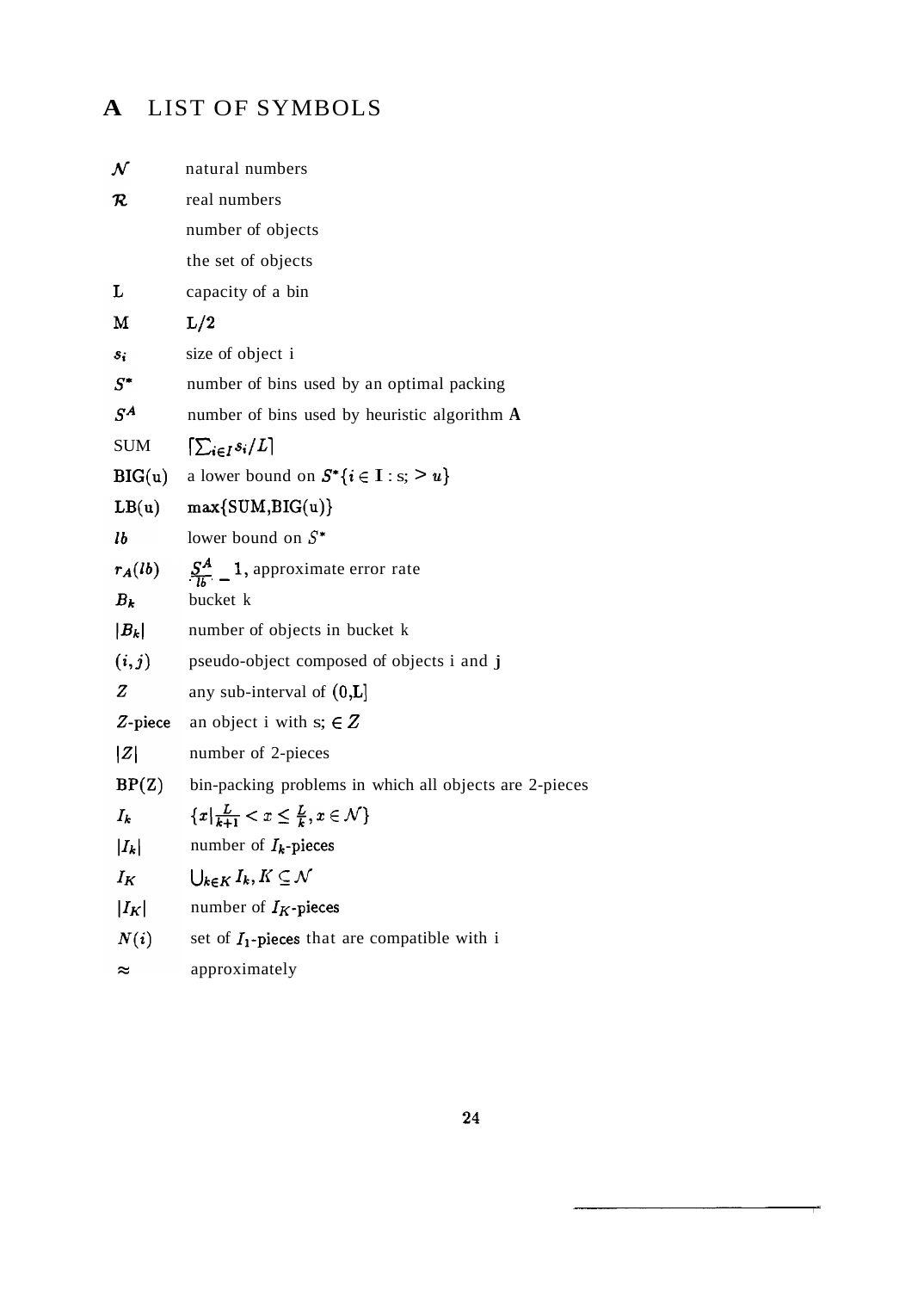

Figure 11: Solution vs lower bounds for fixed Figure 12: Solution vs lower bounds for fixed  $\text{length } l = v - u = \frac{L}{2}, \frac{L}{3}, \frac{L}{4}, \frac{L}{5}, s_i \in (u, v]$   $\text{length } l = v - u = \frac{L}{6}, \frac{L}{7}, \frac{L}{8}, \frac{L}{9}, s_i \in (u, v]$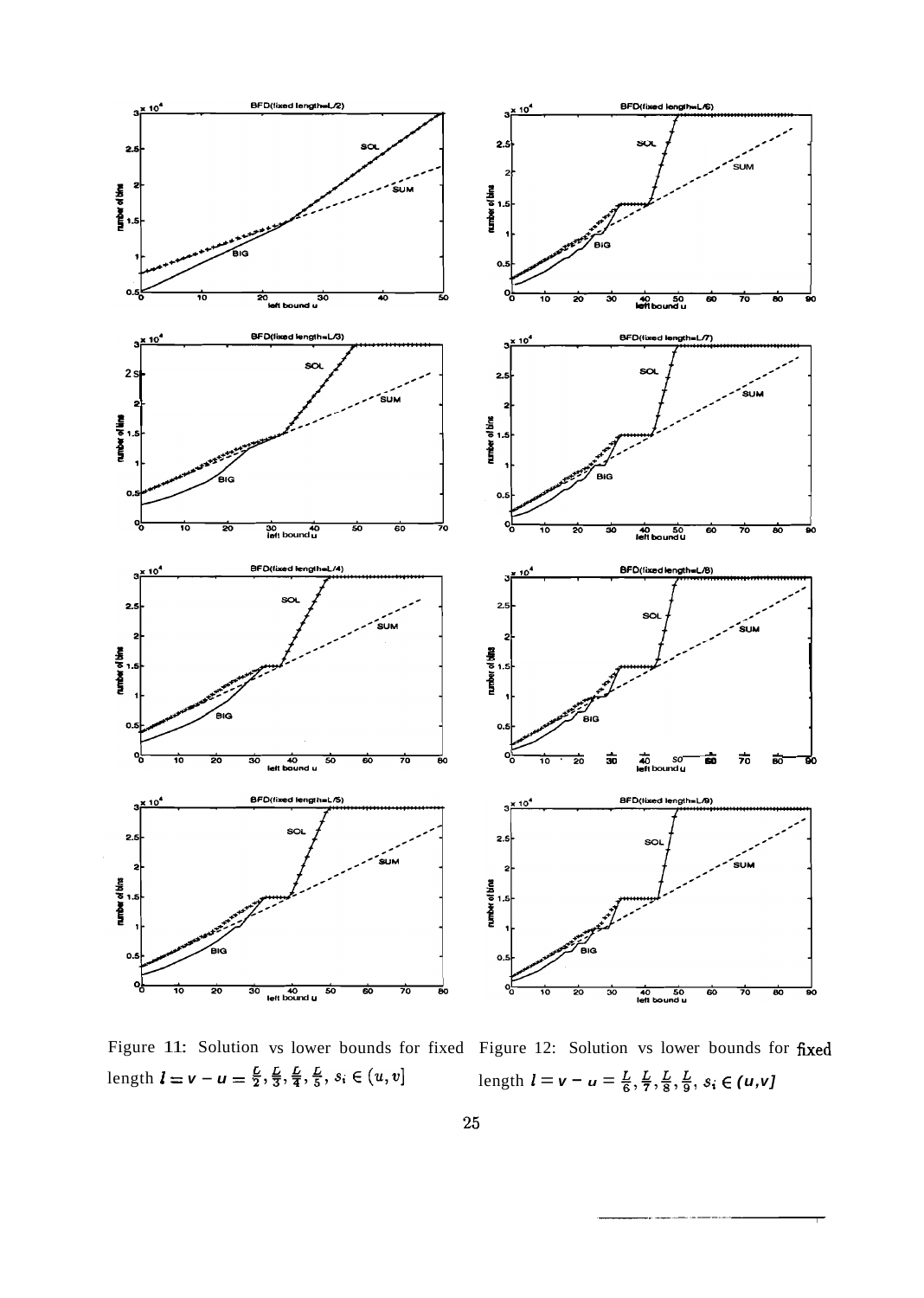

Figure 13:  $r(SUM)$  **vs**  $r(LB)$  for fixed length  $l =$  Figure 14:  $r(SUM)$  **vs**  $r(LB)$  for fixed length  $l =$  $\mathbf{v} - \mathbf{u} = \frac{L}{2}, \frac{L}{3}, \frac{L}{4}, \frac{L}{5}, s_i \in (u, v]$ 

 $v-u=\frac{L}{6}, \frac{L}{7}, \frac{L}{8}, \frac{L}{9}, s_i \in (u, v]$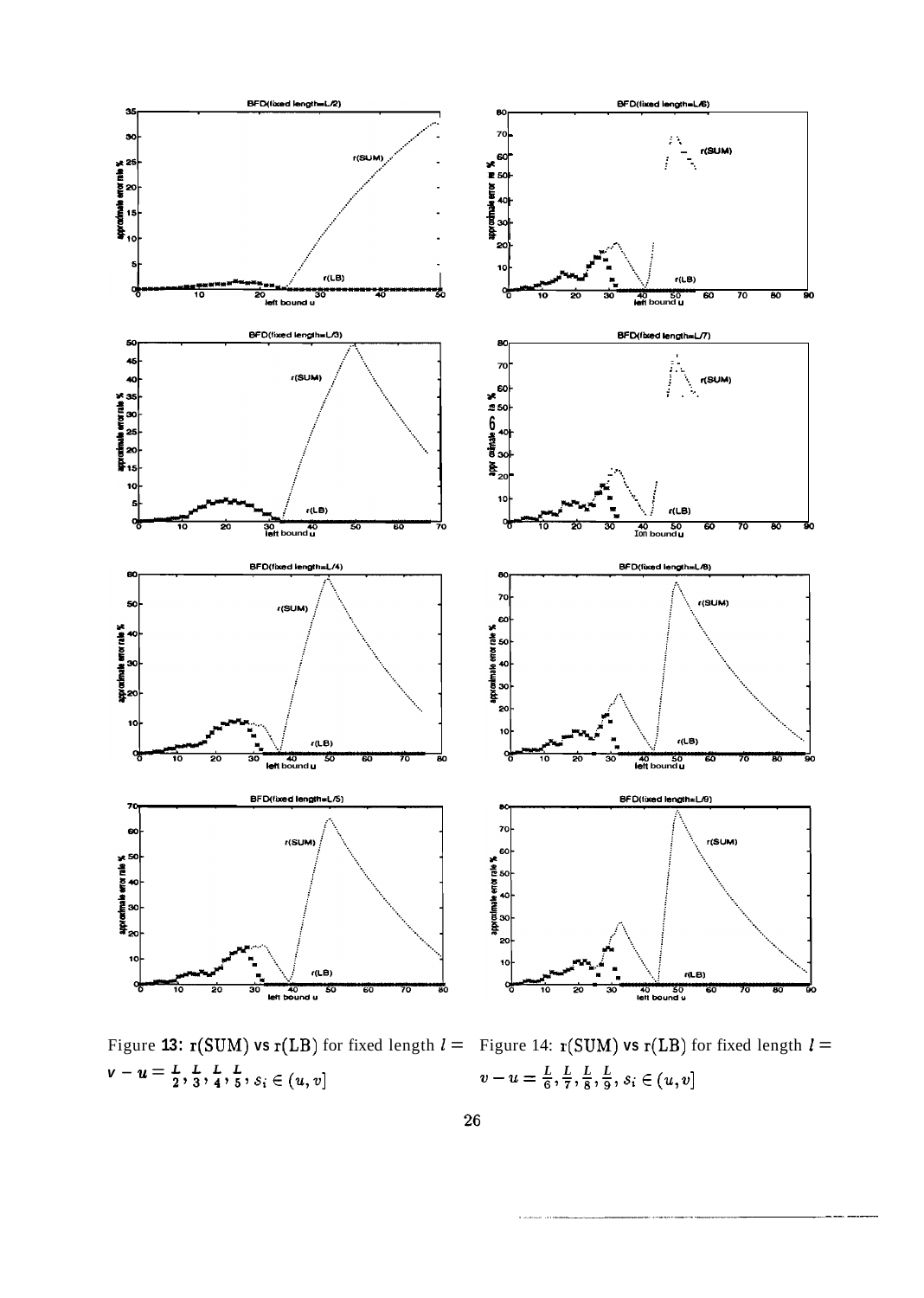

Figure 15: Solution vs lower bounds for fixed left Figure 16: Solution vs lower bounds for fixed left bound  $u = \frac{L}{2}, \frac{L}{3}, \frac{L}{4757}$   $s_i \in (u, v]$ 

bound  $u = \frac{L}{6}, \frac{L}{7}, \frac{L}{8}, 0, s_i \in (u, v]$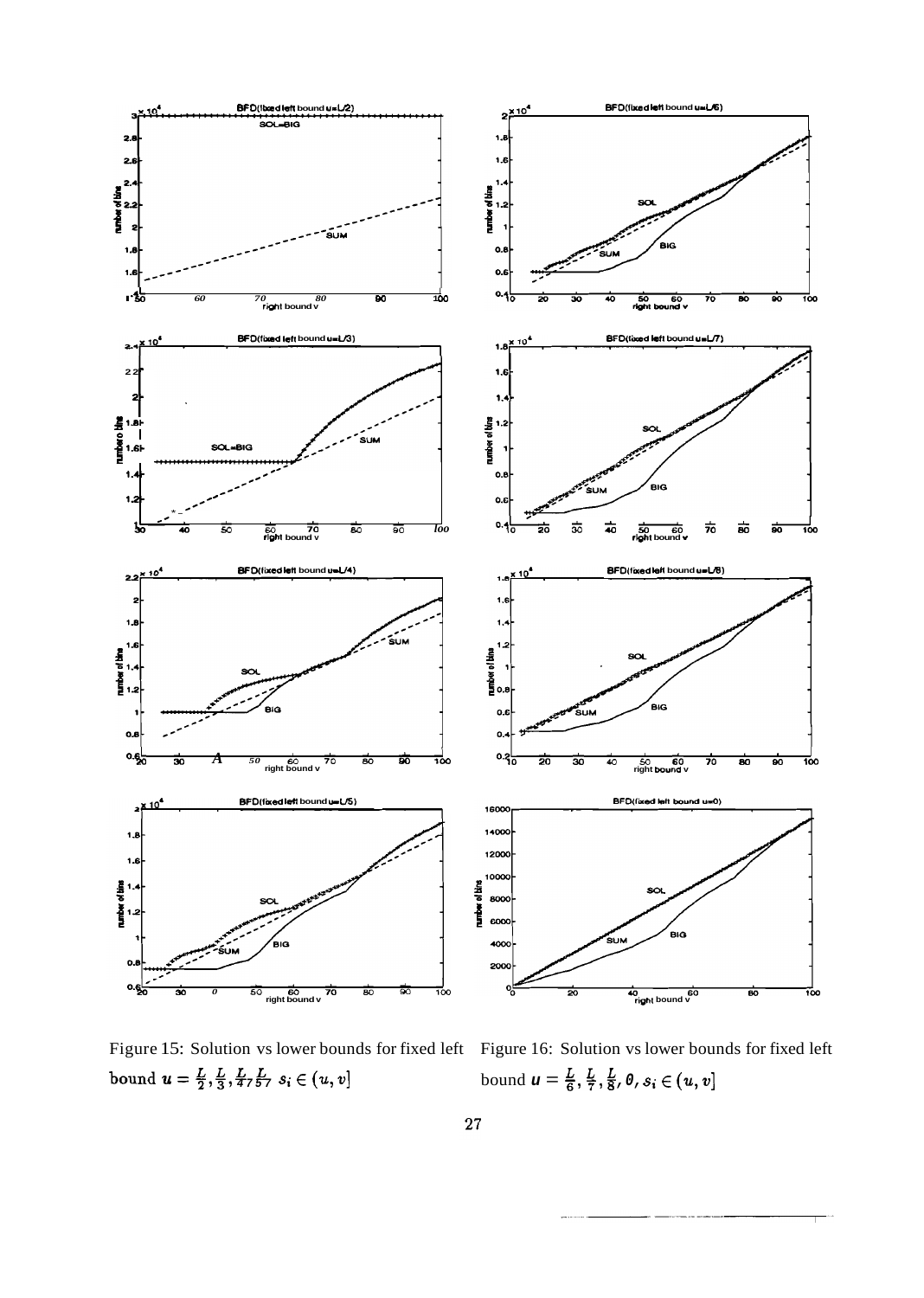

Figure **17:** r(SUM) vs r(LB) for fixed left bound Figure **18:** r(SUM) vs r(LB) for fixed left bound  $u = \frac{L}{2}, \frac{L}{3}, \frac{L}{4}, \frac{L}{5}, s_i \in (u, v]$ <br> $u = \frac{L}{6}, \frac{L}{7}, \frac{L}{8}, 0, s_i \in (u, v]$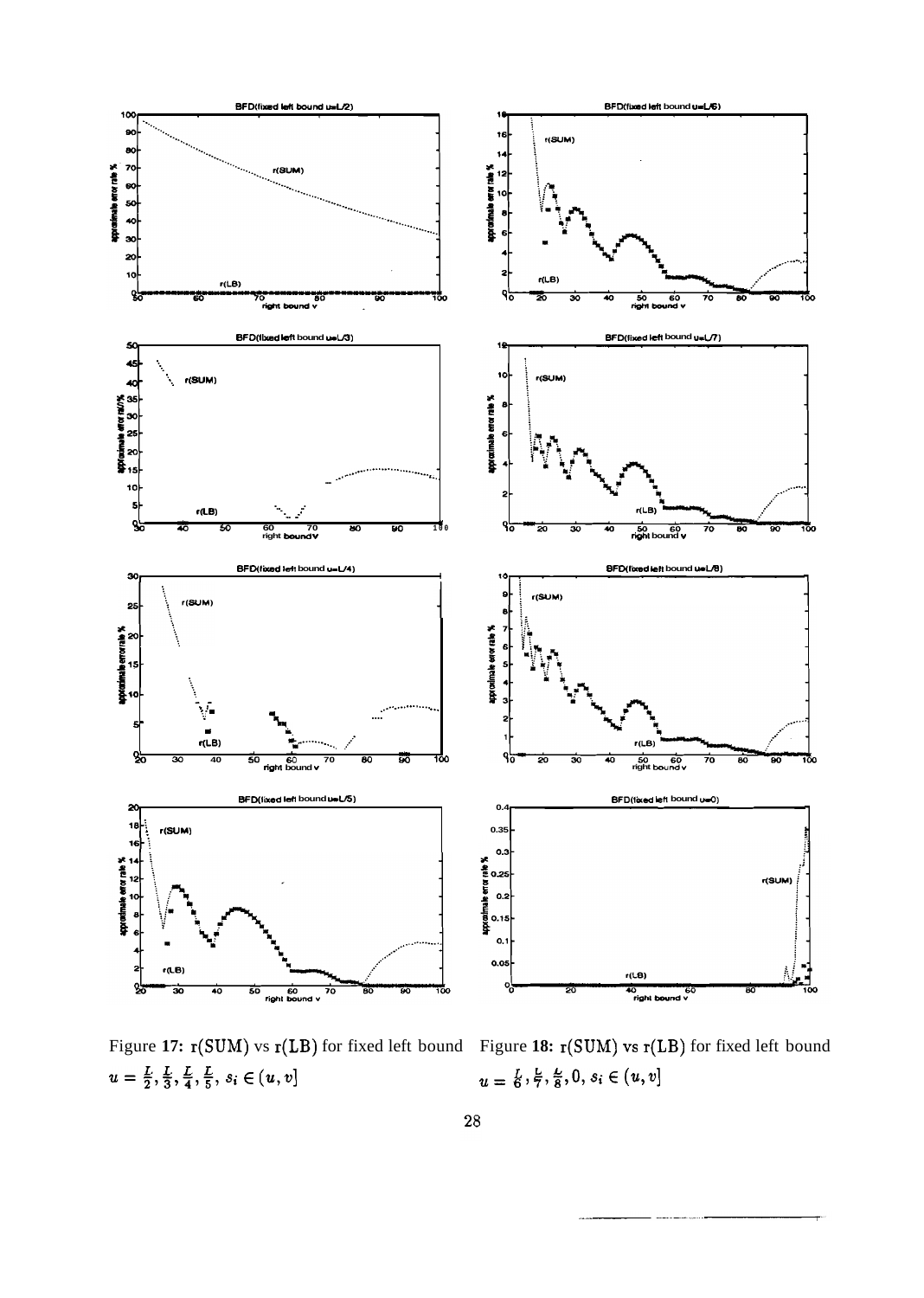

Figure 19: Solution vs lower bounds for fixed Figure 20: Solution vs lower bounds for fixed right bound  $v = \frac{L}{2}, \frac{2L}{3}, \frac{3L}{4}, \frac{4L}{5}, s \in (u, v]$  right bound  $v = \frac{5L}{6}, \frac{6L}{9}, \frac{7L}{8}, L, s \in (u, v]$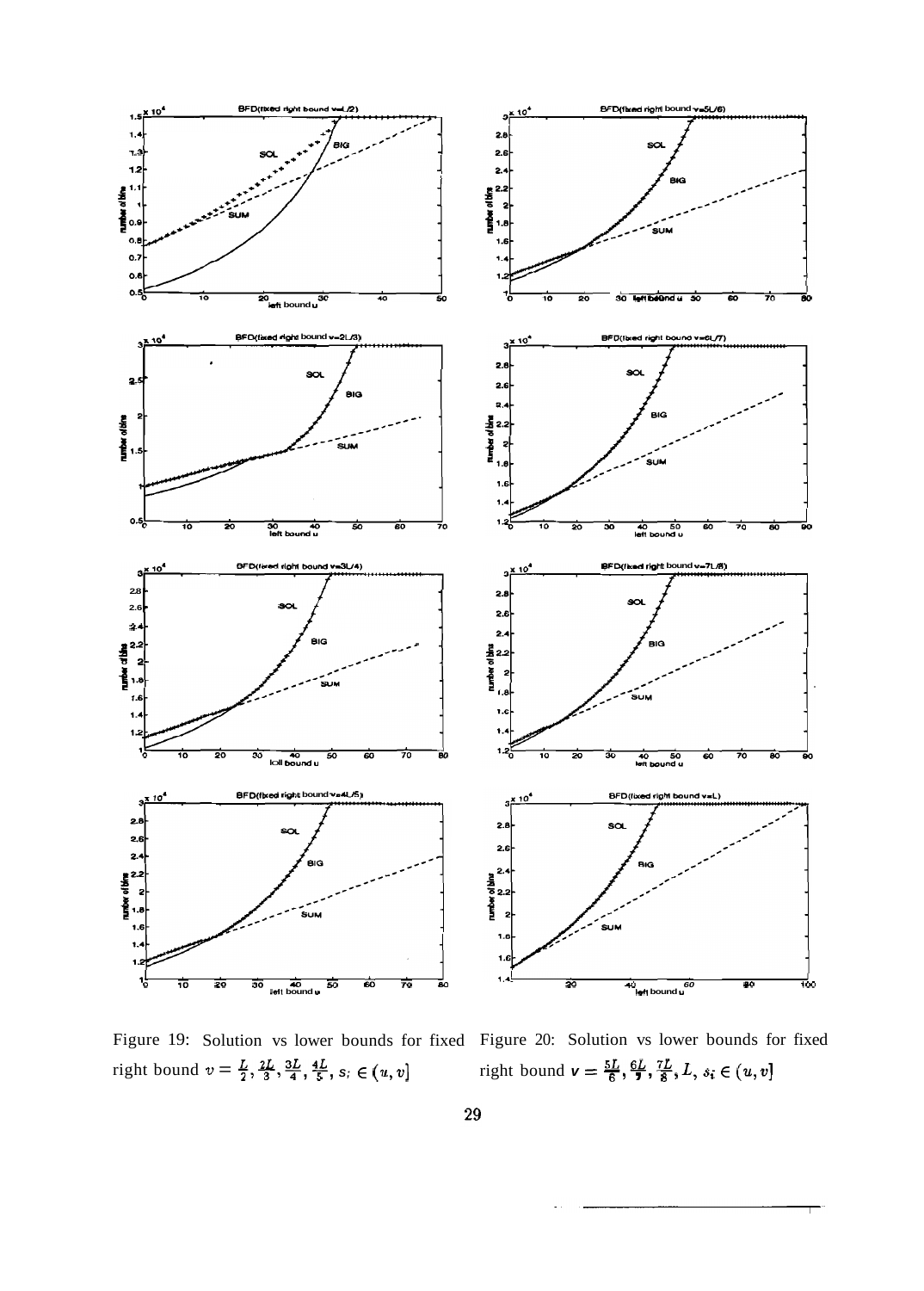

 $v = \frac{L}{2}, \frac{2L}{3}, \frac{3L}{4}, \frac{4L}{5}, s_i \in (u, v]$   $v = \frac{5L}{6}, \frac{6L}{7}, \frac{7L}{8}, L, s_i \in (u, v]$ 

Figure 21:  $\mathbf{r(SUM)}$  vs  $\mathbf{r(LB)}$  for fixed right bound Figure 22:  $\mathbf{r(SUM)}$  vs  $\mathbf{r(LB)}$  for fixed right bound  $v = \frac{5L}{6}$ ,  $\frac{6L}{7}$ ,  $\frac{7L}{8}$ ,  $L$ ,  $s_i \in (u, v]$